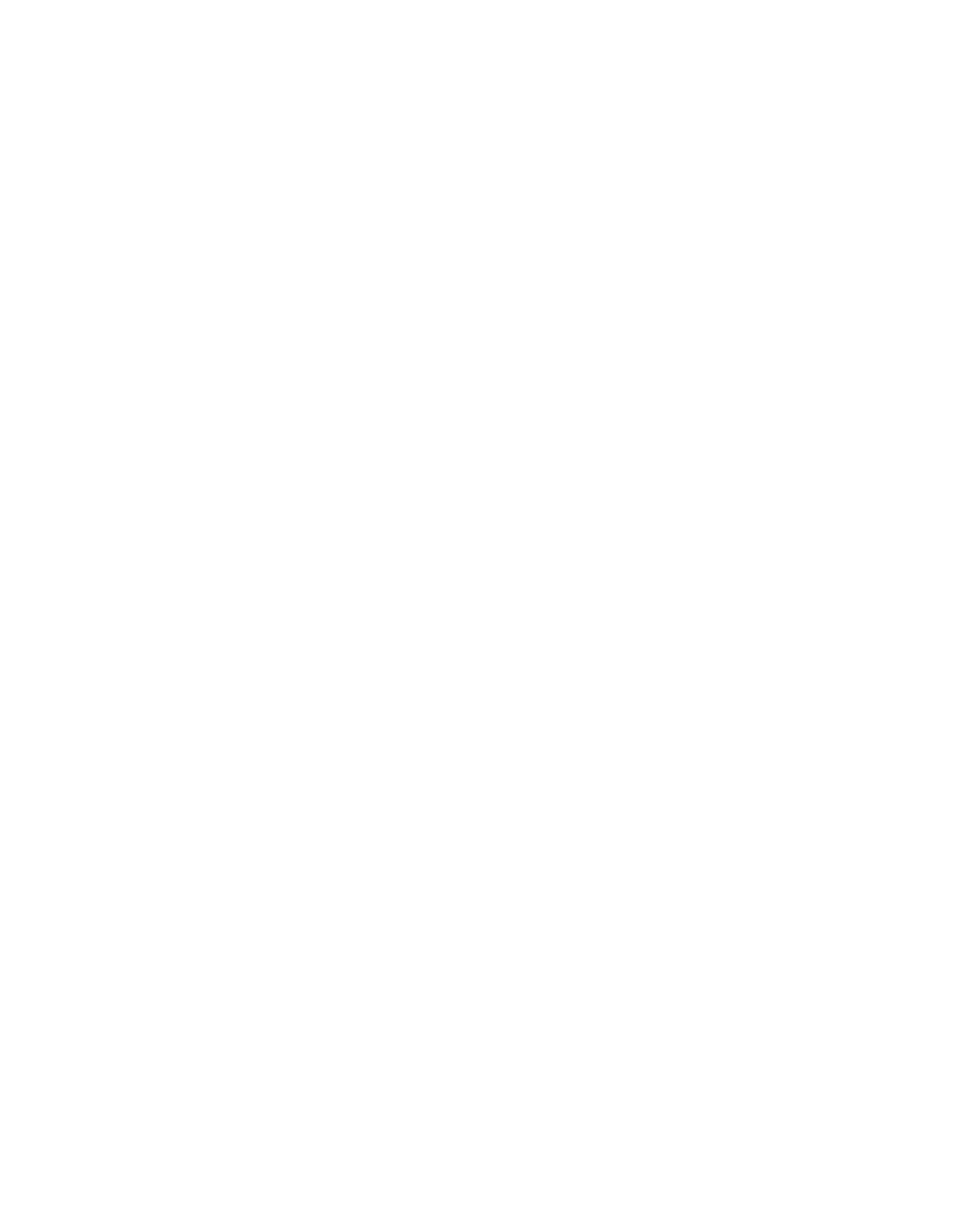# **Contents**

 This report and a complete listing of all legislation are available on the Idaho Legislature's Internet site. Full text of all bills is included, along with statements of purpose, fiscal notes and legislative action. The Legislature's Web site is:

### **www.legislature.idaho.gov**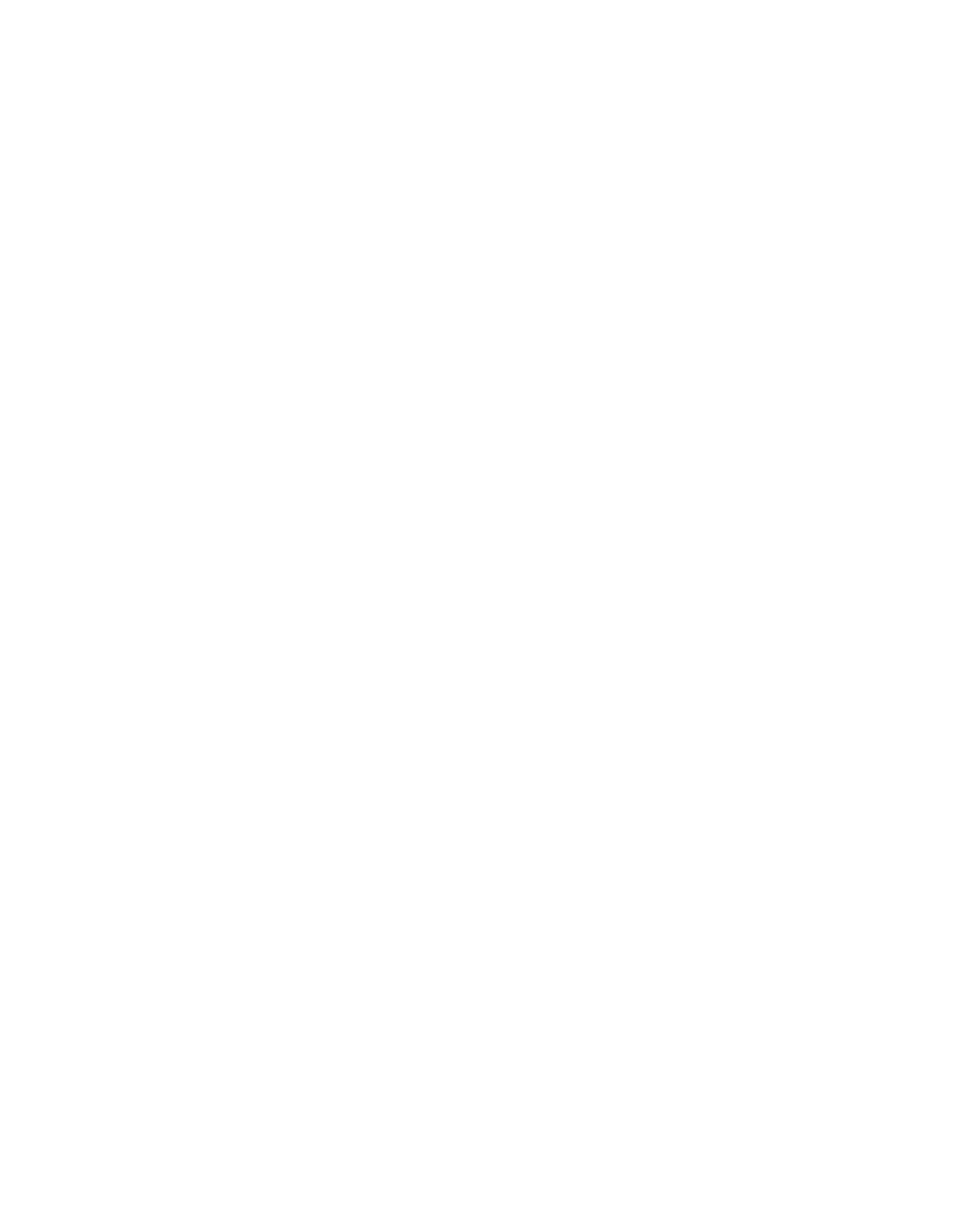### **2007 Leadership**

### **Senate**

James E. Risch, President Robert L. Geddes, President Pro Tempore Bart Davis, Majority Leader Joe Stegner, Assistant Majority Leader Brad Little, Majority Caucus Chair Clint Stennett, Minority Leader David Langhorst, Assistant Minority Leader Kate Kelly, Minority Caucus Chair

### **House**

Lawerence Denney, Speaker Mike Moyle, Majority Leader Scott Bedke, Assistant Majority Leader Ken Roberts, Majority Caucus Chair Wendy Jaquet, Minority Leader George Sayler, Assistant Minority Leader John Rusche, Minority Caucus Chair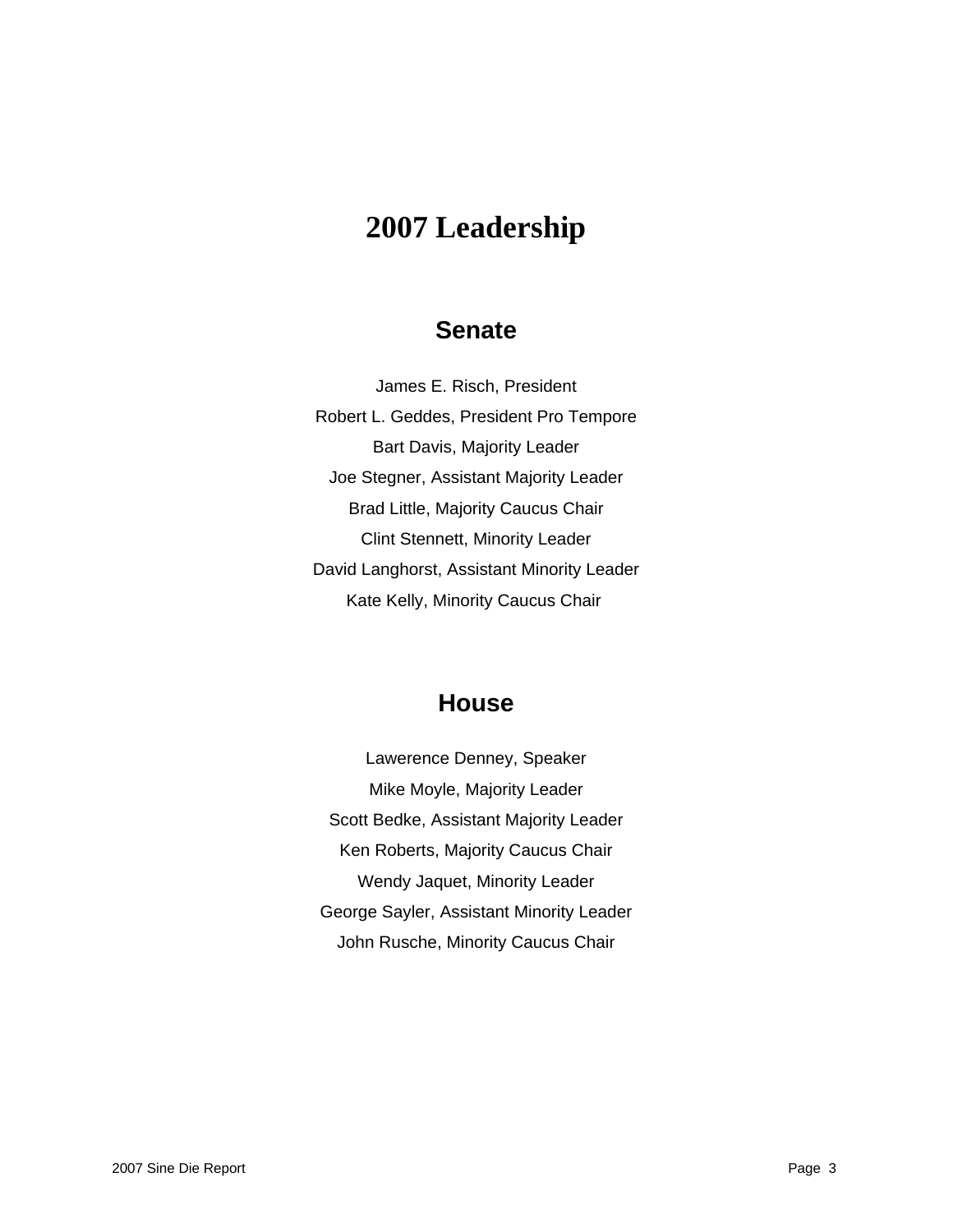# **2007 Committee Chairs**

### **Senate**

Tom Gannon, Chair Agricultural Affairs Committee

John Andreason, Chair Commerce and Human Resources Committee

John Goedde, Chair Education Committee

Dean Cameron, Chair Finance Committee

Patti Anne Lodge, Chair Health and Welfare Committee Denton Darrington, Chair Judiciary and Rules Committee

Brent Hill, Chair Local Government and Taxation Committee

Gary Schroeder, Chair Resources and Environment Committee

Curt McKenzie, Chair State Affairs Committee

John McGee, Chair Transportation Committee

### **House**

Tom Trail, Chair Agricultural Affairs Committee

Maxine Bell, Chair Appropriations Committee

Max Black, Chair Business Committee

Robert Schaefer, Chair Commerce and Human Resources

Bob Nonini, Chair Education Committee

Dell Raybould, Chair Environment, Energy and Technology Committee

Sharon Block, Chair Health and Welfare Committee Jim Clark Chair Judiciary, Rules and Administration Committee

Lenore Barrett, Chair Local Government Committee

Bert Stevenson, Chair Resources and Conservation Committee

Dennis Lake, Chair Revenue and Taxation Committee

Tom Loertscher, Chair State Affairs Committee

JoAn Wood, Chair Transportation and Defense Committee

Rich Wills, Chair Ways and Means Committee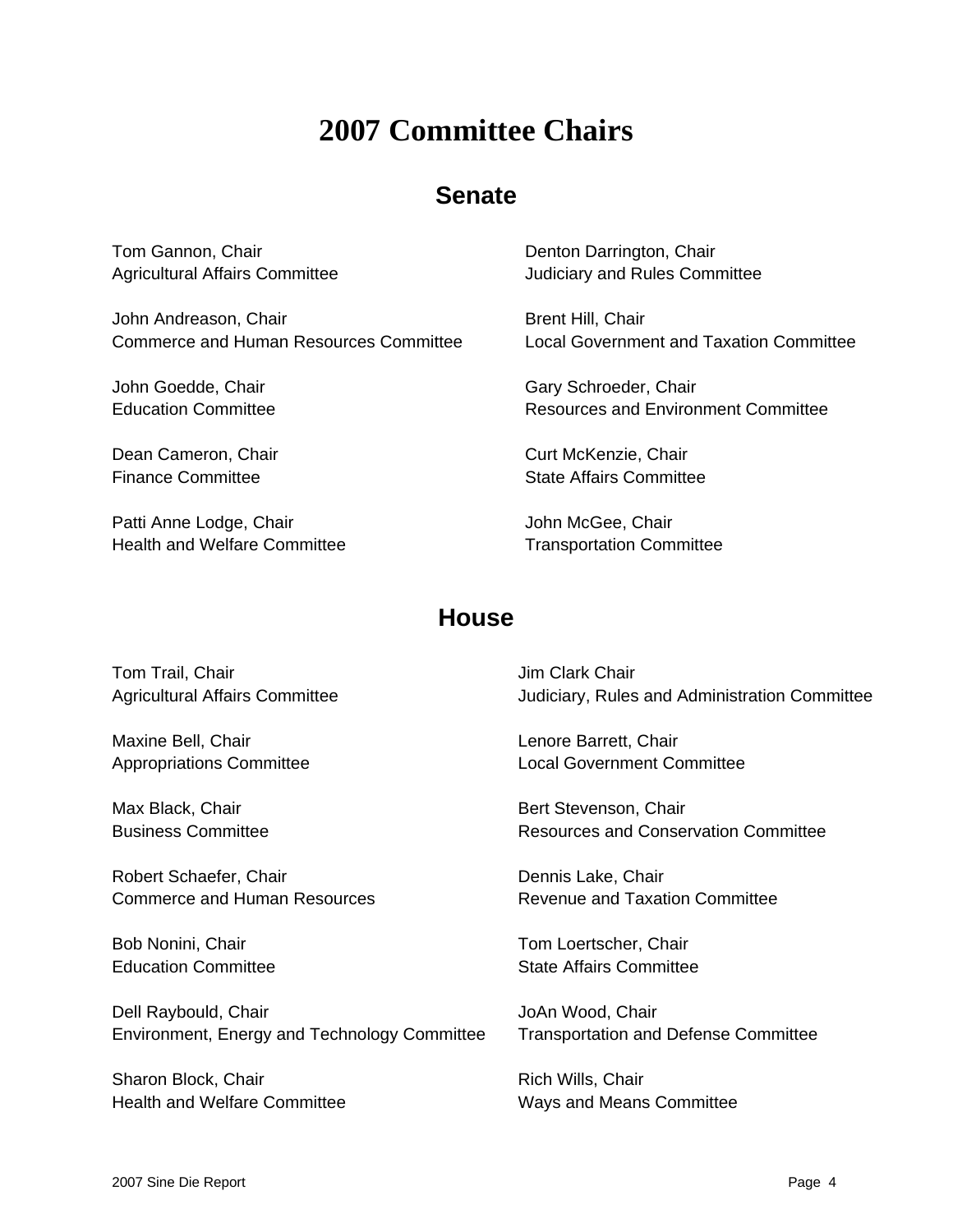# **Introduction**

Due to pressing timetables surrounding the Capitol restoration project, legislative leadership, committee chairs and the membership at large kept the Legislature's business well focused throughout the 2007 legislative session. The committees effectively screened and prioritized legislation, resulting in fewer pieces of legislation being drafted, introduced and passed than in recent years, enabling the Legislature to meet aggressive target dates set by the Legislative Council in November.

The 2007 Idaho Legislature tackled a wide range of important issues, beginning with a reconfigured Capitol Building Master Plan, which reflects a compromise between the Governor and Legislature to restore and revitalize Idaho's most preeminent public building and to provide expanded hearing rooms in the new atrium wings for public participation in the legislative process. The Legislature approved several new, important substance abuse and mental health service initiatives and adopted several energy initiatives, including the first comprehensive statewide energy plan since 1982. The Legislature also clarified the procedures for starting new community college districts and provided incentive start-up funds, strengthened child abuse statutes, developed strategies and infrastructure to address a nursing shortage, provided need-based scholarships in higher education, raised public school teacher salaries and state employee compensation, and provided for significant parks and recreation enhancements. The Legislature also provided State Tax Anticipated Revenue (STAR) financing for transportation infrastructure and approved the second bonding phase for GARVEE-funded highway projects.

Although the Legislature also increased the grocery tax credit, that legislation was vetoed. The House overrode that veto, but the Senate chose not to address an override. Both the House and Senate, however, overrode the Governor's veto of a bill banning smoking in bowling alleys.

The Legislature developed a far-reaching, balanced budget that provided a 5.9% increase for public schools and an 8.4% increase for colleges and universities, and at the same time held Medicaid spending to 5.4%, which is the first time in two decades that educational spending outpaced the fast-growing Medicaid budget. The Joint Finance-Appropriations Committee and the Legislature also made sure that cash reserves were given high priority, and the state now has \$121 million in the Budget Stabilization Fund, \$101 million in the Public Schools Stabilization Fund, and \$60 million in the Economic Recovery Reserve Fund. The Millennium Fund endowment, although not a cash reserve, now has \$58 million, and \$98 million was moved into the Permanent Building Fund to catch up on critical building facility needs. The Legislature's budget blueprint is a cornerstone accomplishment of the 2007 legislative session, along with energy policy, mental health and substance abuse initiatives, and higher education.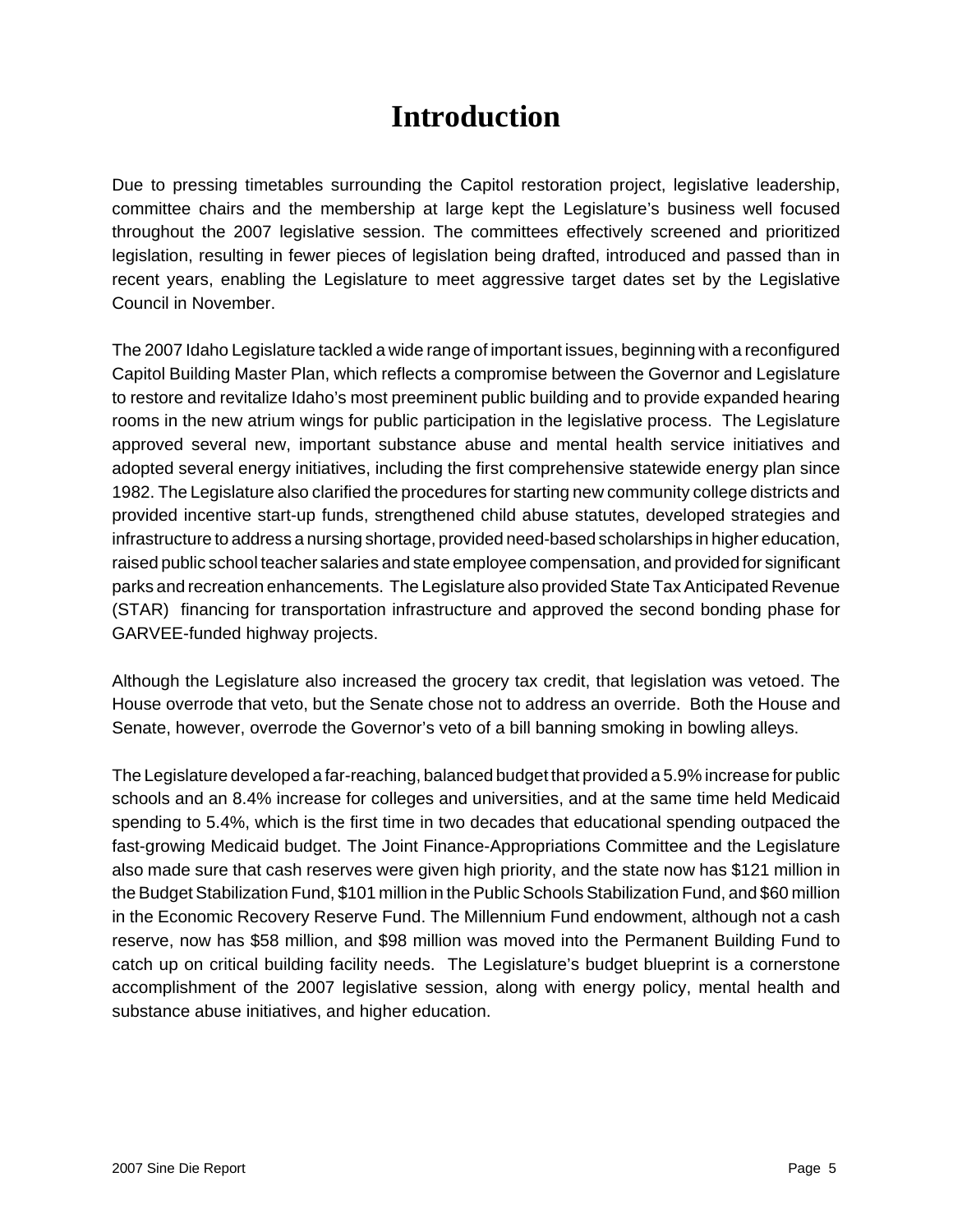# **Volume of Legislation and Length of Session**

During the 2007 legislative session 846 proposed pieces of legislation were prepared for legislative committees and individual legislators. From that initial group of draft proposals, 581 bills were actually introduced, along with another 73 various resolutions, memorials and proclamations. By the end of the session, 369 bills had been passed, although six bills were vetoed by the Governor (see p. 18). After final legislative action and following the Governor's review, 62% of introduced bills became law, with the majority of the new laws to become effective July 1, 2007.



### **Length of Session**

With the Legislature adjourning sine die on March 30, the 2007 legislative session had lasted 82 days, not as short a session as legislators had hoped for, but just about the median length of sessions over the past decade.

| <b>Length of Recent Sessions</b> |      |      |      |      |      |      |      |      |      |
|----------------------------------|------|------|------|------|------|------|------|------|------|
| 2007                             | 2006 | 2005 | 2004 | 2003 | 2002 | 2001 | 2000 | 1999 | 1998 |
| 82                               | 93   | 87   | 69   | 118  | 68   | 82   | 87   | 68   | 71   |
|                                  |      |      |      |      |      |      |      |      |      |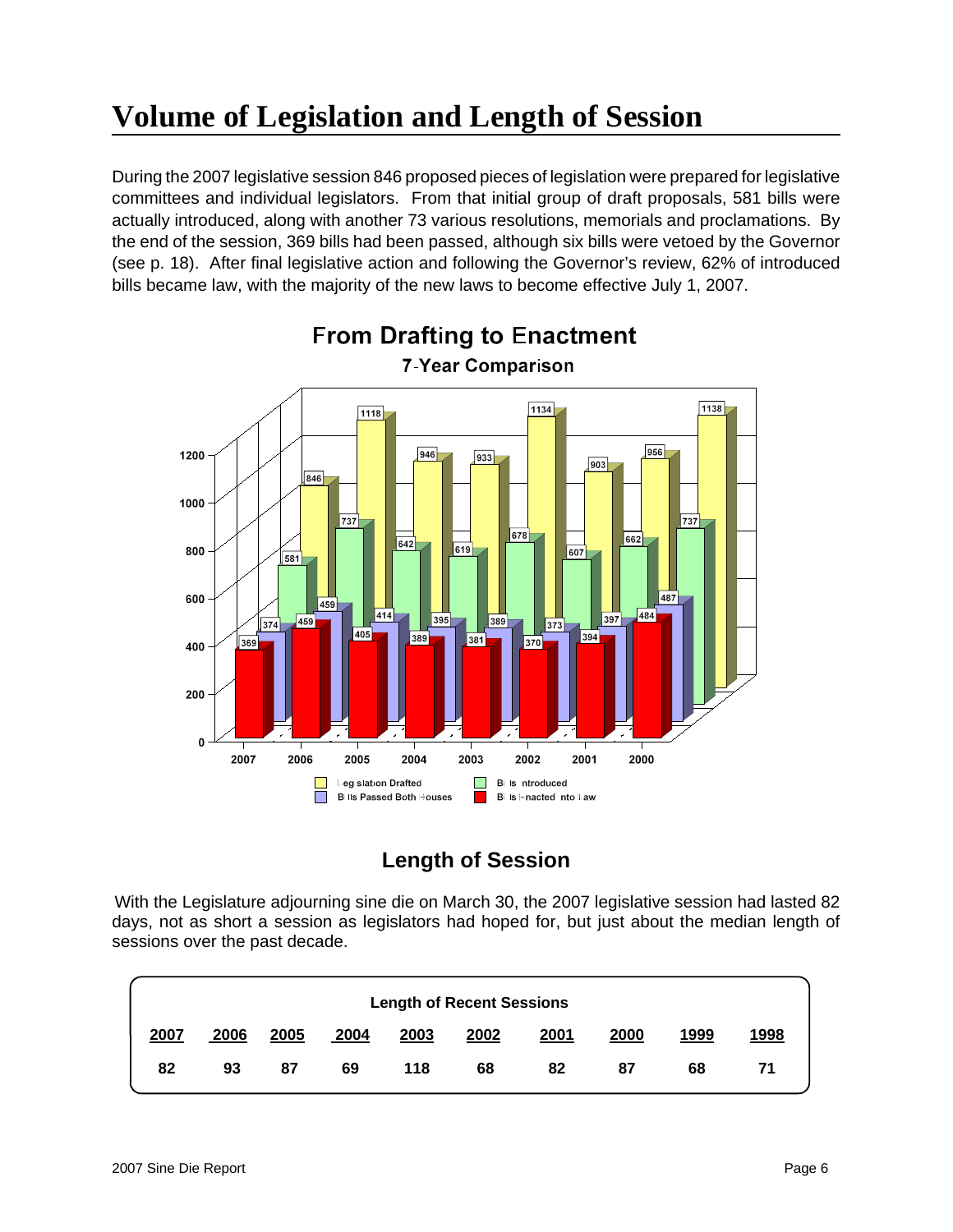# **Rules Review**

The Legislature's annual review of the pending rules, pending fee rules and temporary rules promulgated by the state's administrative agencies is a demanding but critically important task. Under Idaho statute, the Legislature is empowered by the Administrative Procedures Act to exercise legislative oversight over the rulemaking authority granted to state agencies by rejecting those administrative rules that do not reflect legislative intent.

In the 2007 legislative session, Senate and House standing committees reviewed some 225 individual rule dockets comprising 2,280 pages. The Senate Health and Welfare Committee carried the heaviest burden, reviewing 76 individual rule dockets comprising 1,345 pages.

While most rules reviewed this session passed legislative intent muster, the Legislature adopted a number of concurrent resolutions rejecting administrative rules found to be objectionable:

**HCR 16** – A pending rule of the Idaho Fish and Game Commission governing licensing and relating to deer and elk tag allocation.

**HCR 19** – Several Division of Vocational Rehabilitation pending rule standards governing Extended Employment Services and relating to the certification of providers.

**HCR 21** and **SCR 117** – A pending docket of the Department of Health and Welfare governing the Idaho Child Care Program and the corresponding chapter rewrite submitted as a pending fee rule docket.

**SCR 105** – An Idaho State Police, Alcohol Beverage Control pending rule relating to the definition of a "multipurpose arena."

**SCR 112** – Two pending rules of the Department of Health and Welfare concerning Medicaid Enhanced Plan Benefits and relating to participant eligibility for enhanced outpatient mental health services.

**SCR 113** – A Board of Pharmacy pending rule docket concerning rules of the board.

**SCR 114** – A pending rule of the Industrial Commission relating to acceptable charges for medical services under the Idaho Workers' Compensation law.

**SCR 115** – Four pending rules of the Department of Commerce and Labor concerning unemployment insurance tax administration and relating to proving that a worker is free from control or direction in his work.

**SCR 120** – Several Division of Human Resources and Personnel Commission temporary rules relating to compensation issues.

**SCR 121** – Two pending rules of the Panhandle Health District relating to water quality control.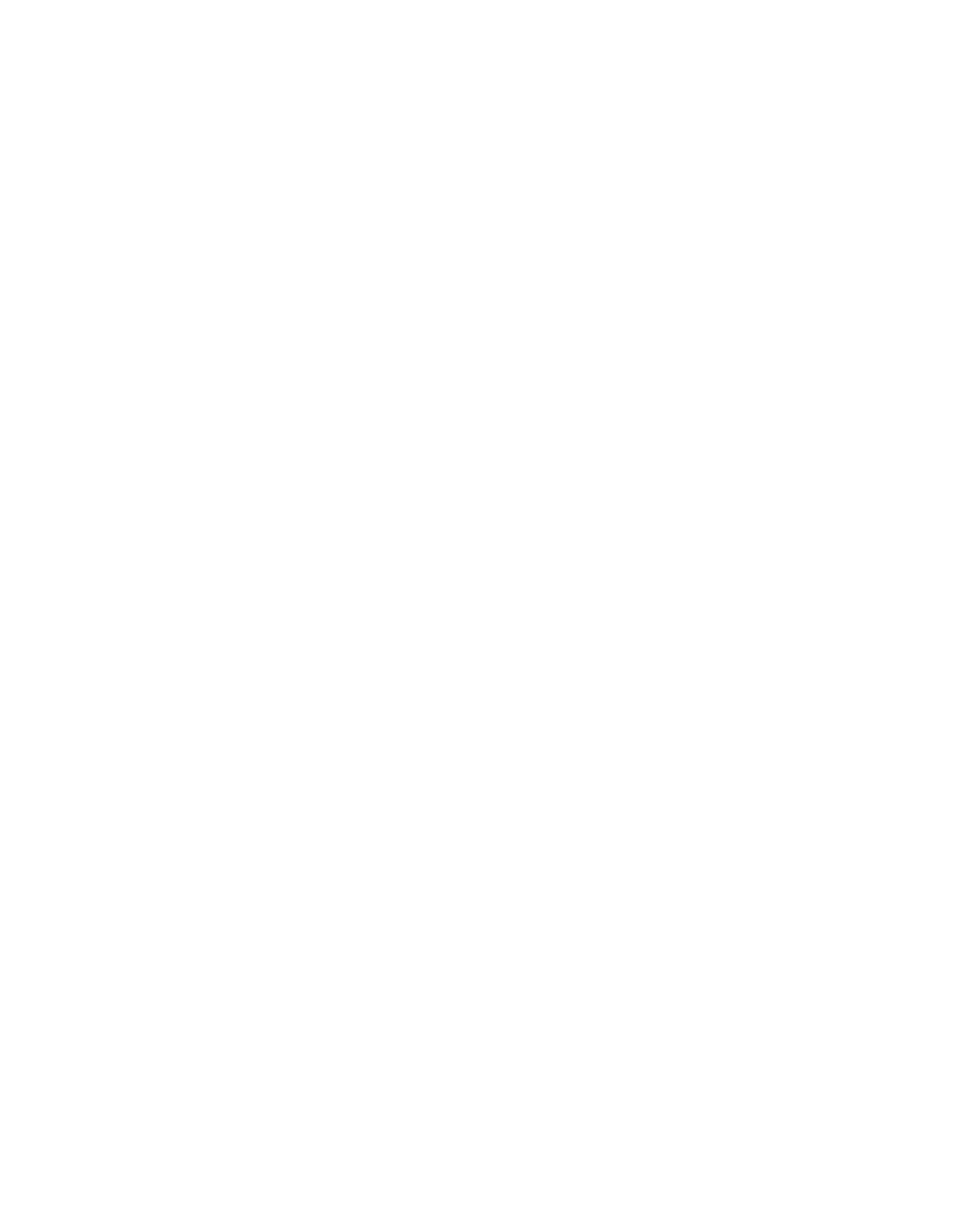### **Agriculture**

**H 26** – Eliminates specific date requirements and makes annual payments for grazing leases due as provided in each lease.

**H 42aaS** – Authorizes the Department of Agriculture to administer the Rural Economic Development and Freight Transportation Program.

**H 56aaS** – Creates the Idaho Rural Development Partnership to act as a clearinghouse for rural development resources and information, seek solutions to unnecessary impediments to rural development and establish strategies to improve the quality of life in rural Idaho.

**H 243** – Exempts from disclosure certain results of laboratory tests conducted by the Idaho Department of Agriculture Seed Laboratory on samples submitted by seed producers and seed companies.

**H 244** – Exempts from disclosure certain results of laboratory tests conducted by the Idaho Department of Agriculture Animal Health Laboratory on samples submitted by veterinarians and animal owners.

### **Business and Economic Development**

**H 88** – Incorporates into law a new trend test for risk-based capital levels of property and casualty insurers.

**H 90** – Increases from three years to five years the maximum period for examination by the director of the Department of Insurance of insurers and certain organizations.

**H 91** – Clarifies that a newly formed domestic mutual property insurer is subject to the same

limit of risk that all other property insurers are subject to and limits the net amount of risk an insurer can retain for property coverage to 10% of surplus to policyholders.

**H 92** – Authorizes the Department of Insurance to share confidential information with foreign regulatory or law enforcement agencies.

**H 100** – Updates licensing requirements for manufactured housing manufacturers, retailers, installers, service companies and salespeople to require background checks, increase bonding requirements and add enforcement provisions.

**H 109** – Requires liquefied petroleum gas facilities to procure and have in effect a general liability insurance policy of not less than \$1 million.



 *Idaho Capitol Rotunda*

**H 111** – Authorizes the Department of Insurance to promulgate rules to protect members of the armed forces from unscrupulous insurance sales practices.

**H 132** – Simplifies certain licensing, permitting and inspection requirements for heating, ventilation and air conditioning (HVAC) installations.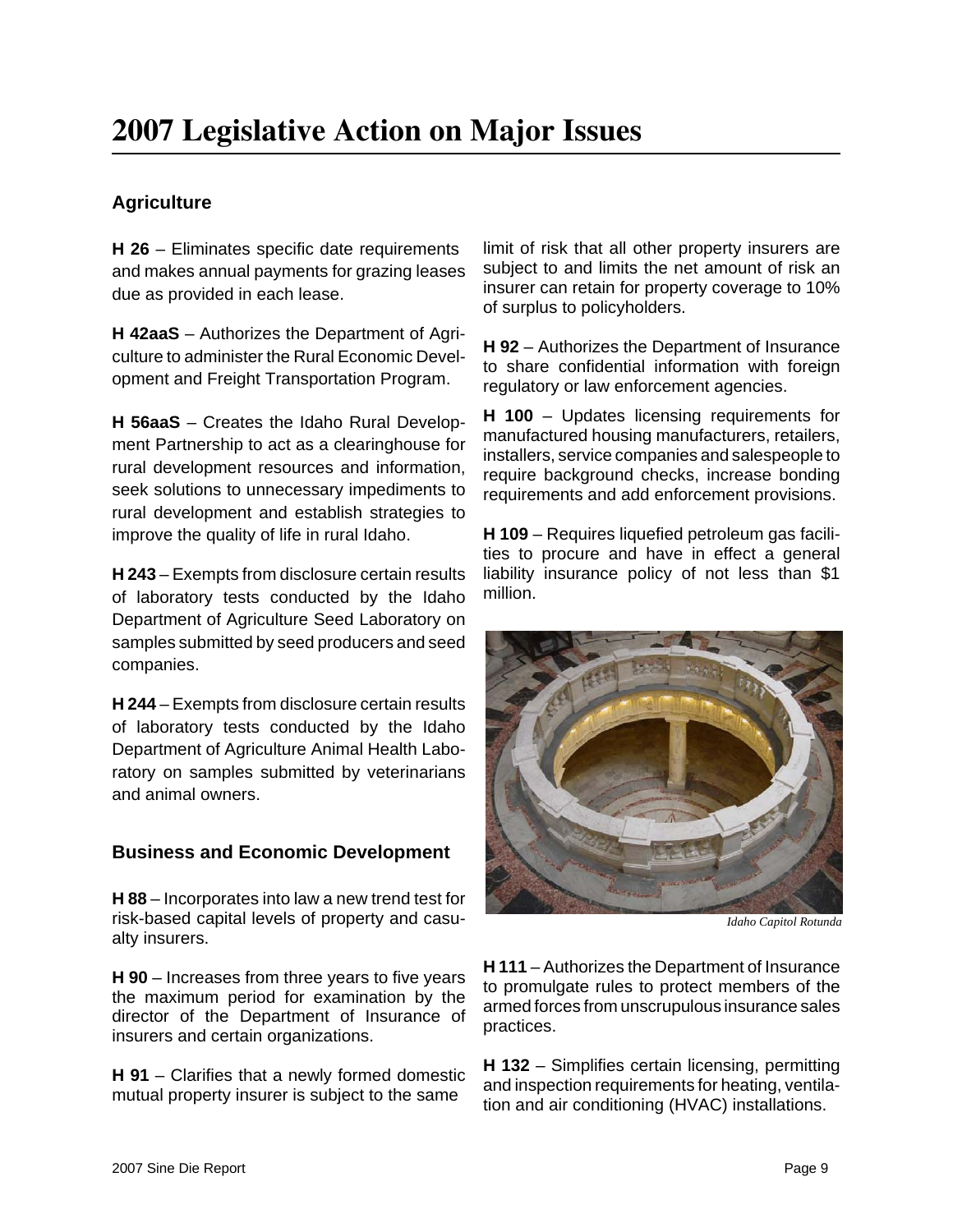#### **H 155aa** – Establishes the Nursing Workforce Advisory Council to advise on nursing workforce issues and a Nursing Workforce Center to investigate such issues.

**H 157** – Creates the position of a certified medication assistant to administer non-narcotic medications under the supervision of a licensed nurse.

**H 184aa** – Sets the minimum wage in Idaho to the rate set by the federal government and changes the minimum for tipped workers from 33% of the minimum wage to a flat minimum rate of \$3.35 per hour.

**H 198** – Permits the financing of industrial, commercial and other projects to promote economic development throughout the state, in partnership with private financial institutions and state or local economic development entities. and allows the pooling of loans for such projects to save financing transaction costs.

**H 223** – Requires that calls placed by an automatic dialing-announcing device must disclose specific information at the start of the call.

**S 1019** – Establishes the Idaho Entity Transactions Act, allowing conversion of one kind of business organization to another or the merger of two or more business organizations into one organization.

**S 1092** – Creates a volunteer's license for retired dental hygienists who satisfy applicable licensure requirements.

**S 1151** – Clarifies that physicians who act as supervising physicians for governmental ambulance services will be considered employees of the governmental entity solely pertaining to their supervisory duties.

### **Criminal Justice**

**H 124** – Extends from one year to four years the statute of limitations against those who fail to report child abuse or who cover up abuse.

**H 125aa** – Allows child sexual abuse victims up to five years to sue after they realize abuse has occurred, and allows victims to sue abusers' employers if they have shown gross negligence in hiring or training practices or have covered up a worker's abusive behavior.

**H 127** – Provides that courts may set conditions on bail including home detention, electronic monitoring and global positioning system tracking, and may require those on bail to bear the cost of such monitoring.

**H 129** – Makes it a separate criminal offense of escape for those on bail or sentencing orders to intentionally leave a restricted area based upon home detention, electronic monitoring or global positioning system tracking.

**H 158** – Allows prescription and patient information to be released to law enforcement agents upon presentation of a search warrant or other appropriate court order.

**H 174aa** – Increases from \$500 to \$2,500 the amount of damages that may be assessed against a person who knowingly makes a false report or allegation of child abuse, abandonment or neglect.

**H 194** – Makes it a misdemeanor to maliciously and willfully disturb the dignity or reverential nature of any funeral, memorial service, funeral procession, burial ceremony or viewing of a deceased person.

**S 1032** – Increases to 15 years the maximum penalty for intentional and unlawful discharge of a firearm at an inhabited dwelling or occupied motor vehicle.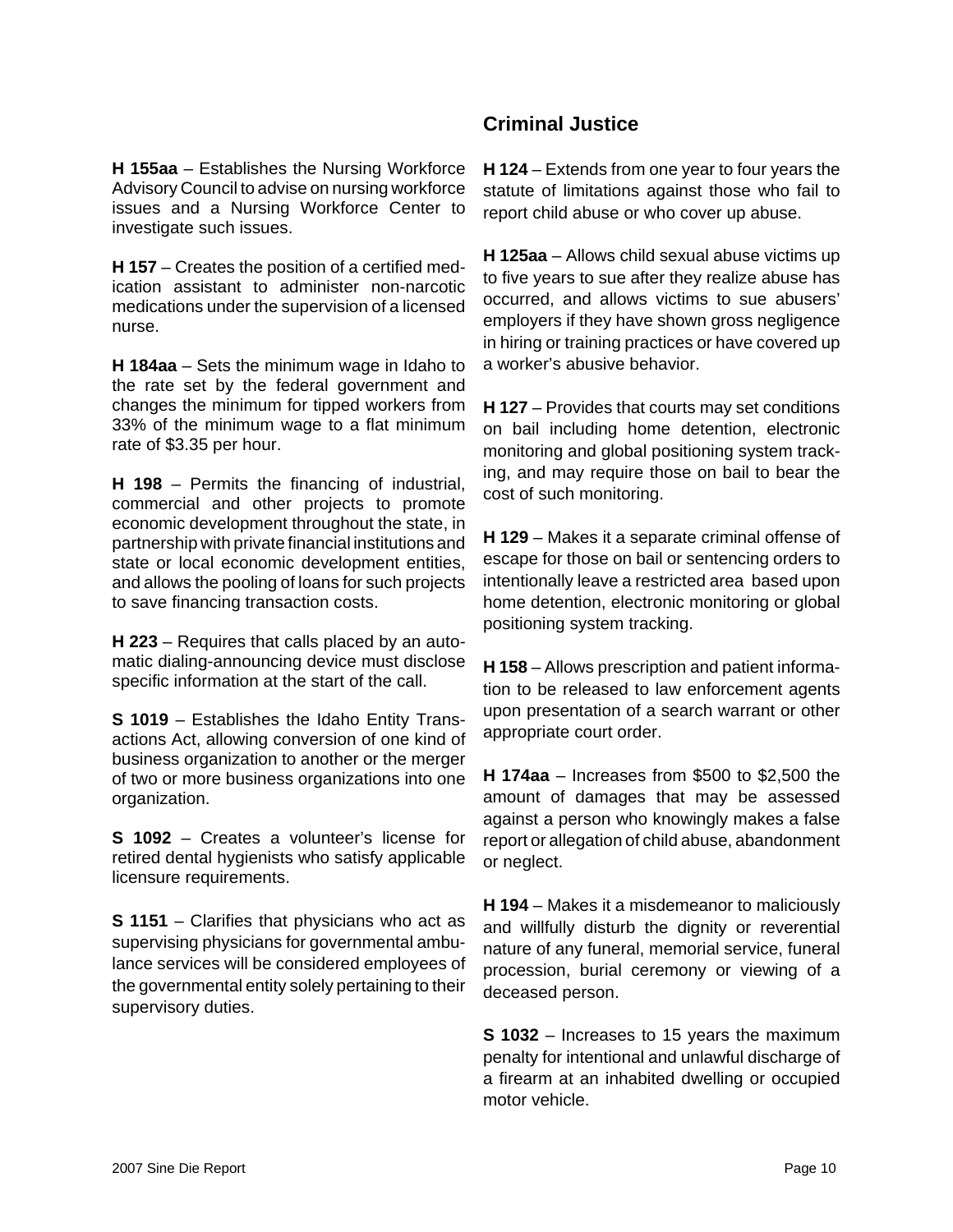**S 1123aa** – Provides a full salary to police and detention officers who are temporarily disabled due to an injury received on the job.

**S 1164** – Allows for the service of search warrants by mail, facsimile or electronic means.

### **Education: Colleges and Universities**

**H 181** – Decreases the maximum allowable levy on taxable property within a community college district from a maximum of \$160 to \$125 per \$100,000 of taxable property.

**H 217** – Creates the Idaho Opportunity Scholarship, a needs-based scholarship for Idaho students attending Idaho colleges and universities.

**H 237** – Clarifies procedures for formation of community college districts, requires that signatures on formation petitions be checked by county clerks to ensure validity and requires that elections to form community college districts be conducted by county clerks.

**H 239** – Closes a loophole in the tax deduction allowed for accounts opened under the Idaho College Savings Plan when the funds are transferred to another state's college savings program to provide that transfers from the program are taxable income.

**H 295aa** – Extends access to the Robert R. Lee Category A Scholarship to home-schooled students.

**H 325** – Appropriates funds for the construction of health sciences buildings at College of Southern Idaho and Lewis-Clark State College.

**H 329 –** Appropriates \$11,925,000 to the State Board of Education for the Idaho Opportunity Scholarship and \$75,000 to the Office of the State Board of Education for start-up and implementation of the Idaho Opportunity Scholarship.

**HCR 30** – Authorizes Idaho State University to purchase 102,000 square feet within the former Jabil Circuit building in Meridian to be used for health sciences education.

**HCR 31** – Authorizes Boise State University to construct a Student Health, Wellness and Counseling Center/Department of Nursing Building.



**HCR 32** – Authorizes construction of a Health Sciences Building at Lewis-Clark State College.

**S 1089aa** – Changes terms of community college trustees from six to four years and requires that elections correspond to major Idaho election dates.

**S 1095** – Extends scholarship benefits to Idaho high school graduates who are dependents of military members stationed in Idaho at the time they were deployed, although not residents at

*Lewis-Clark State College*

**H 283** – Includes in the appropriation for the Office of the State Board of Education the Legislature's intent to make newly formed community college districts eligible for up to \$5 million in ongoing General Fund moneys.

enlistment, who are subsequently killed or missing during armed conflict.

**SCR 101** – Recommends that the state adopt a policy that moves toward standardizing tuition costs and fees for professional-technical courses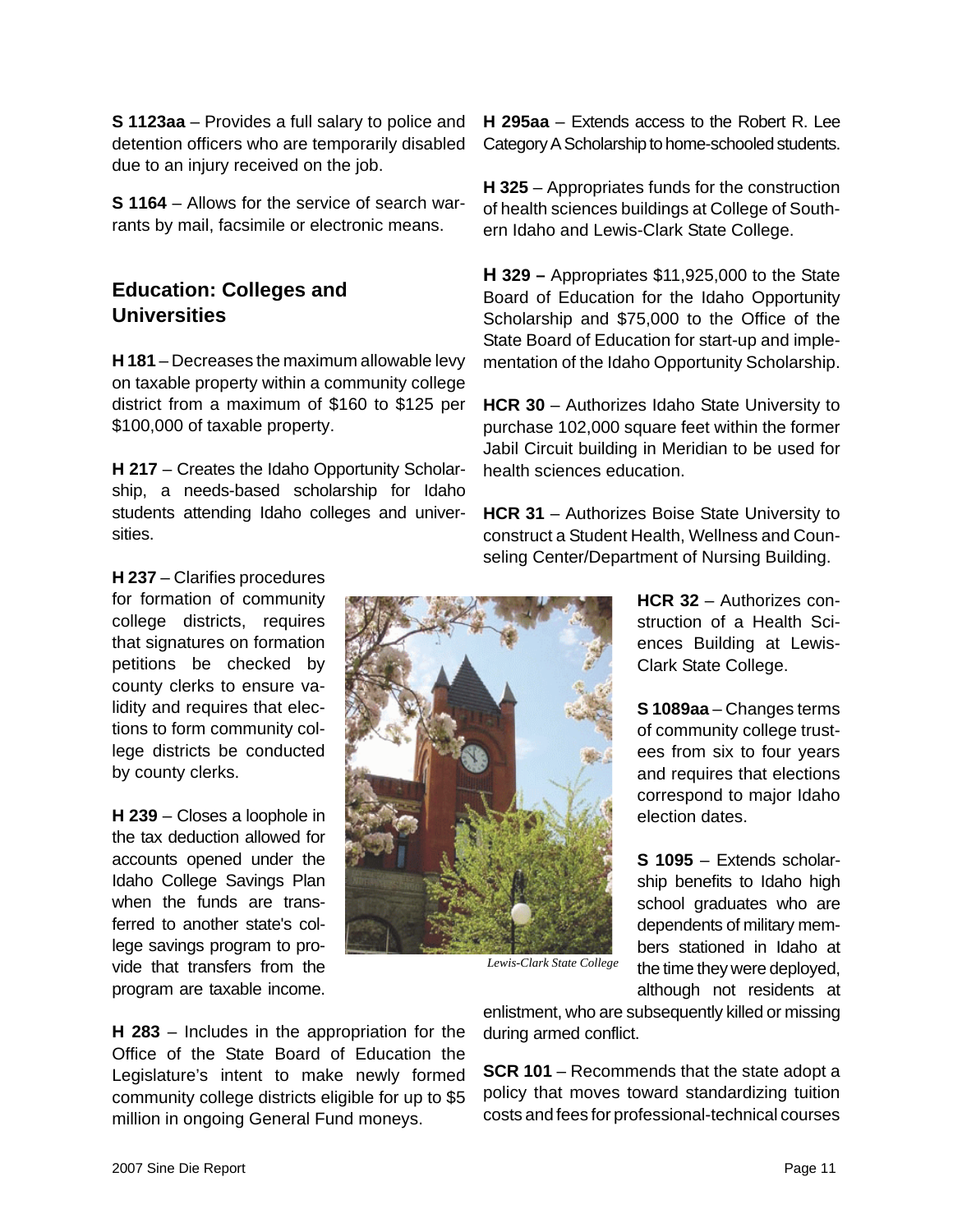provided by the state's four-year postsecondary educational institutions at a rate commensurate with the rate charged by the state's community colleges.

**SCR 102** – Encourages public schools and public and private institutions of higher education in Idaho to recognize American Sign Language course work for foreign language credit.

### **Education: Public Schools**

**H 183** – Makes it easier for school districts to implement school maintenance requirements by providing that districts must make an allocation for building maintenance, rather than establish a separate maintenance fund; permits districts to spend allocated maintenance money outside the school building, if it is spent on certain safety hazards; allows any maintenance spending above 4% of the replacement value of district school buildings to be carried forward as a credit for future fiscal years and applied against the 2% minimum allocation requirement; and excludes square footage of school buildings that are less than a year old from the maintenance allocation requirement.

**H 202** – Allows retired Idaho teachers and administrators to be rehired as at-will employees without jeopardizing their state retirement benefits.

**H 231** – Allows school districts to invest in the state's Local Government Investment Pool.

**S 1053** – Increases the funds available to school districts for voter-approved school district bonds by raising the cap for the School Bond Guarantee Program.

**S 1067** – Increases the money available to school districts to conduct consolidation plans and studies, makes available one-time employee severance payments, increases state subsidies paid on bonds passed, and increases the amount that goes to a district from savings realized as a result of consolidation.

**S 1088aa** – Provides for the creation of regional professional-technical charter schools.

**S 1098** – Distributes to the Public School Permanent Endowment Fund those funds received from estates for which no heirs can be located and from unclaimed shares and dividends paid by Idaho corporations.

**S 1234** – Appropriates a 3% base salary increase for school administrators, provides for a more rapid distribution of state funds to public schools, and allows public charter schools to grow more rapidly on an annual basis.

**S 1235** – Appropriates a 3% base salary increase for teachers and increases the minimum teacher's salary from \$30,000 to \$31,000 per year.

**S 1236** – Appropriates a 3% base salary increase for classified school employees and provides for standardized criteria and a more predictable process for the approval of waivers from the state's pupil transportation cost cap.

**S 1237** – Includes a funding formula for the Idaho Digital Learning Academy to provide a more predictable flow of funding that will grow or shrink with program enrollment.

**S 1238** – Allows school districts to receive state Bond Levy Equalization Fund subsidies for bonds that refinance existing debt, if the existing debt already qualifies for such subsides, and increases the replacement value of school buildings for the purposes of school facility maintenance requirements.

**HCR 10** – Urges the State Board of Education to explore ways to include in the public school curricula a financial literacy program.

**HCR 24 –** Encourages the State Board of Education and school districts to promote and advance programs that help parents communicate, train and interact positively with their children, and to develop and widely publicize a description of the skills and knowledge that prospective kindergarten children need to know before entering school.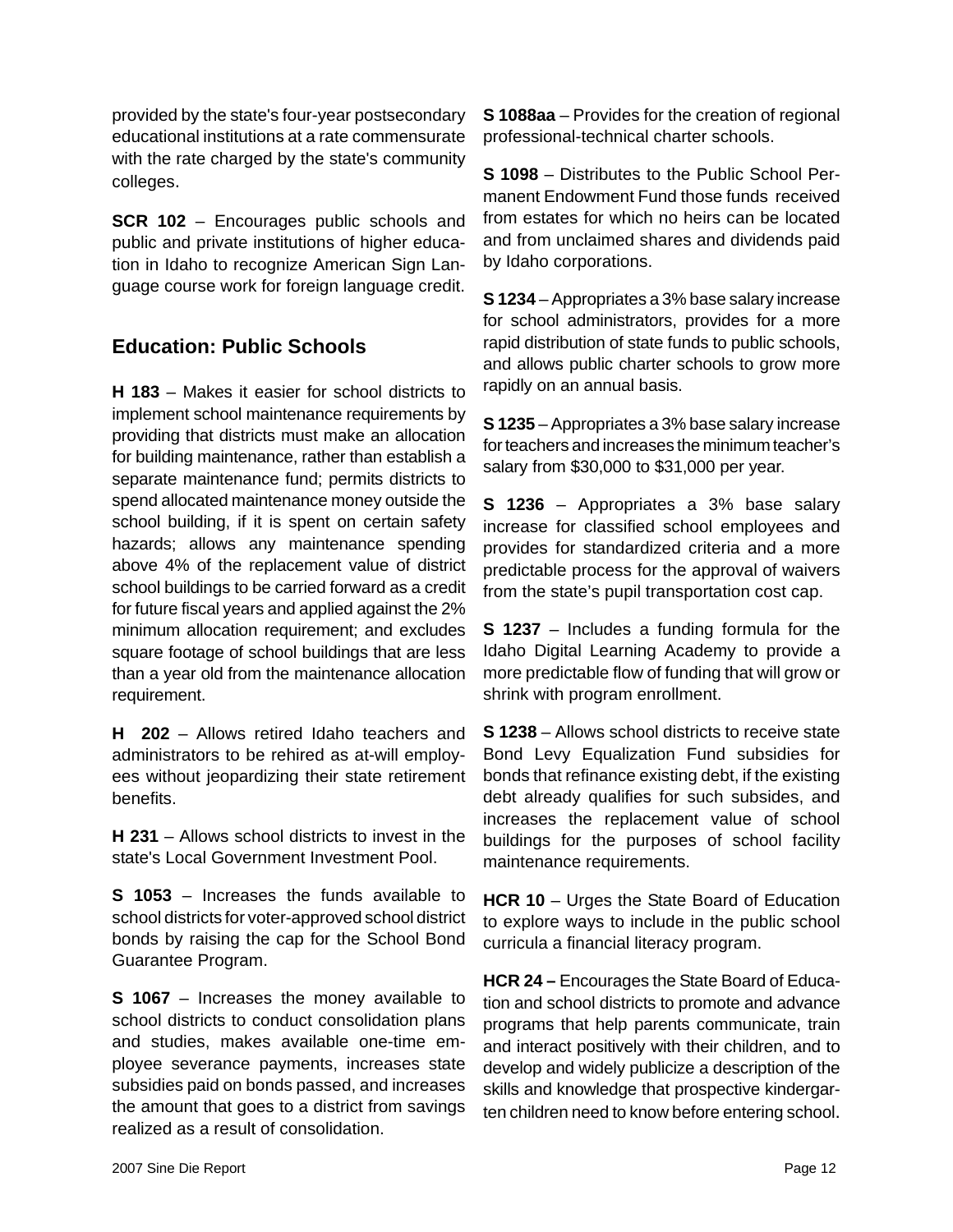### **Energy**

**H 30** – Authorizes cities to participate as joint owners or power purchasers in joint electric generation and transmission projects.

**H 32aaS** – Allows the Idaho Energy Resources Authority to manage and operate distribution facilities, provides conditions when the authority or an agent may operate a facility, provides contract provisions, and allows the State Treasurer to invest in fixed or variable rate bonds of the

Authority as long as such bonds are not less than investment grade.

**H 137** – Adopts the 2006 International Residential Energy Conservation Code, which has been revised to increase energy efficiency and to be more user-friendly for designers and builders.

**H 150** – Creates a 50/50 matching grant program for Idaho retail fuel dealers who invest in qualified biofuel infrastructure projects.

**H 152** – Gives limited authority to the Public Utilities Com-

mission to act as the state transmission siting authority, if the U.S. Department of Energy designates a national interest electric transmission corridor in Idaho.

**H 154** – Creates a system for cities and counties to request and receive information from departments of state government when considering an application for a permit to establish a new electrical generation facility.

**H 177** – Provides an additional 3% investment tax credit to Idaho retail fuel dealers or fuel distributors for capital investment in biofuel infrastructure.

**H 189** – Changes the method of taxation on producers of wind energy from a property tax to a tax on production.

**HCR 13** – Adopts the *Idaho Energy Plan* as Idaho's first comprehensive, statewide energy plan since 1982.

**HCR 25** – Authorizes the appointment of an Energy, Environment and Technology interim



*Idaho Capitol Dome*

committee to monitor the *Idaho Energy Plan*, to make recommendations for necessary changes in state law and the plan, and to monitor other issues related to energy, environment and technology.

### **Government**

**H 2** – Gives employees of the State Liquor Dispensary the right to participate in political activities.

**H 166aa, aaS** – Establishes in the Office of the Attorney General a Medicaid Fraud Control Unit for the investigation and prosecution of Medicaid fraud**.**

**H 218** – Approves a revised Capitol Master Plan that includes restoration of the Capitol Building, construction of two single-story atrium wings and reconfiguration of space in the Capitol Building that assigns control of the first floor to the Legislature.

**H 222** – Separates the Department of Commerce and Labor into two separate state agencies—the Department of Commerce and the Department of Labor.

**S 1085** – Allows public agencies to meet in executive session to talk about risk management insurance issues, requires more detailed min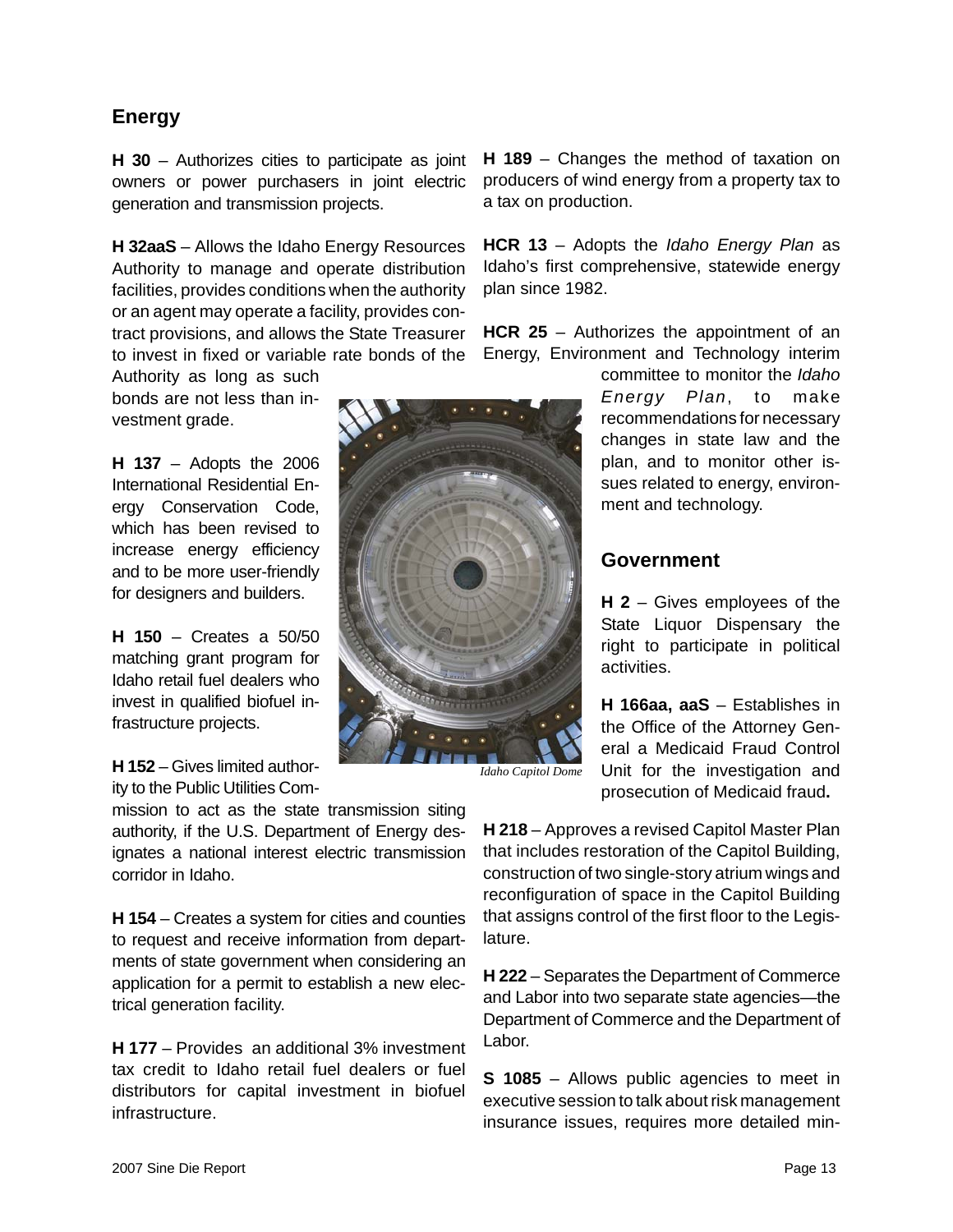utes of the closed sessions, and clarifies the need for legal counsel to be present if a closed session is called to discuss litigation.

**S 1172** – Makes English the official language of the state of Idaho.

**All Agency Appropriation Bills** – Provide for a 5% salary increase for state employees and cover health insurance increases from reserves.

### **Health and Human Services**

**H 19** – Requires family court services coordinators to submit to thorough criminal history background checks.

**H 20aaS** – Provides for background checks for individuals acting as supervised access providers for children.

**H 21** – Amends the Child Protective Act to provide that the Idaho Supreme Court will adopt rules and procedures to establish standards for guardian ad litem programs.

**H 119aa** – Sets forth provisions for the recognition of physician orders for scope of treatment (POST) forms, in addition to current do not resuscitate (DNR) forms, by all Idaho medical care providers and health institutions.

**H 121** – Bans smoking in bowling alleys by eliminating the exemption. Vetoed; veto overridden by the House and the Senate.

**H 158** – Permits disclosure of patient-specific information to law enforcement authorities pursuant to a search warrant, subpoena or other court order.

**H 159** – Creates the Community Health Center Grant Fund to be used for grants for community health centers to improve access to health care services for Idahoans.

**H 167aa** – Permits a single provider to operate as both a personal assistance agency and a fiscal intermediary agency.

**H 248** – Requires physicians using ultrasound equipment in the performance of an abortion to inform patients of their right to view the ultrasound image prior to the procedure.

**S 1017aa** – Updates Idaho's law regarding organ donation and names those family members who can make organ donation decisions for a decedent.

**S 1061**– Makes guardianship available as a permanent placement option for children who are within the jurisdiction of the Child Protective Act.

**S 1069** – Permits physician assistants and advanced practice professional nurses to sign death certificates and stillbirth certificates.

**S 1082aa** – Requires a minor to get parental consent before obtaining a legal abortion.

**S 1093** – Provides for geographical representation of voting members of the Board of Health and Welfare and makes legislator, Department of Health and Welfare director and governor's representative members of that board nonvoting members.

**S 1103** – Removes the presumption that a transfer of assets between spouses, or to another for the benefit of a spouse, is for the purpose of sheltering assets to qualify for medical assistance.

**S 1105** – Allows an unmarried dependent to remain on a parent's health insurance policy until the age of 21, or until the age of 25 if the dependent is a full-time student.

**S 1157aa** – Requires those over 18 years of age to provide proof of legal presence in the United States before receiving public benefits, with exceptions such as emergency health care, prenatal and postnatal care, and food assistance for dependent children under 18.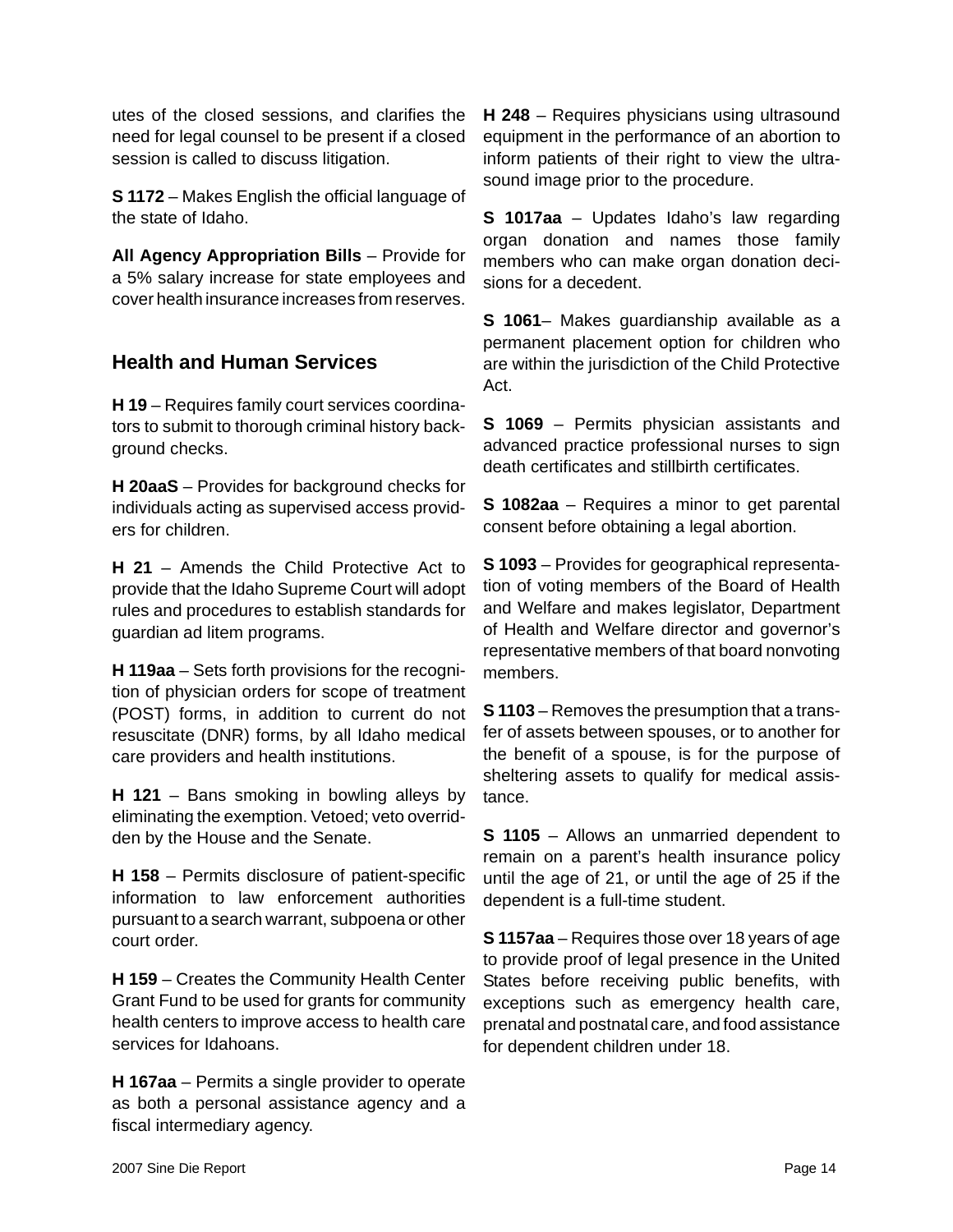#### **Natural Resources**

**H 33** – Authorizes the Department of Environmental Quality to inspect federally regulated underground storage tanks (USTs) and implements new requirements from the federal Underground Storage Tank Compliance Act of 2005 that will allow Idaho to continue to receive federal funding for clean up of leaking underground tanks.

**H 130aaS** – Authorizes the lease of state lands for a period of up to 49 years for those lands eligible for the federal conservation reserve enhancement program (CREP) and clarifies that wind and geothermal energy projects will be con-

sidered commercial purposes that also may qualify for a lease term of up to 49 years.

**H 215** – Requires those claiming tax status for land used to protect wildlife and wildlife habitat to file annual applications and progress reports and requires that management plans include control of noxious weeds.

**HCR 28** – Requests the Idaho Water Resource Board to expeditiously pursue development of a comprehensive aquifer management plan as documented in the Eastern Snake River Plain Comprehensive Aquifer Management Plan framework, to facilitate and encourage resolution of surface water and groundwater rights conflicts.

**S 1086** – Creates a gray wolf tag that may be purchased by holders of a resident or nonresident hunting license when the gray wolf is delisted as an endangered species.

**S 1128aa** – Prohibits the use of devices accessed and controlled via the Internet to shoot or



kill any birds or other animals.

**S 1136aa** – Authorizes the Idaho Water Resource Board to appropriate and hold in trust for the people of Idaho minimum stream flow water rights in designated reaches of the Big Wood River and the Little Wood River for purposes of enhancing stream flows and the water

*Big Wood River*

**H 241** – Revises water district expense provisions relating to costs of the Department of Water Resources for administration of water rights from water sources hydraulically connected to the Eastern Snake Plain Aquifer, authorizes the director of the Department of Water Resources to establish criteria for the apportionment of the department's costs between surface water diversions and groundwater diversions, and authorizes a request by the Department of Water Resources for an appropriation from the General Fund for payment of a portion of the costs.

supply for other existing downstream water rights.

**S 1212** – Appropriates funds for maintenance and improvements at parks across the state, the purchase of a land parcel adjacent to Ritter Island on the Snake River near Hagerman, construction of a bridge at Eagle Island State Park, and purchase of land on the Snake River between Blackfoot and Firth for a new state park in eastern Idaho (line-item vetoed).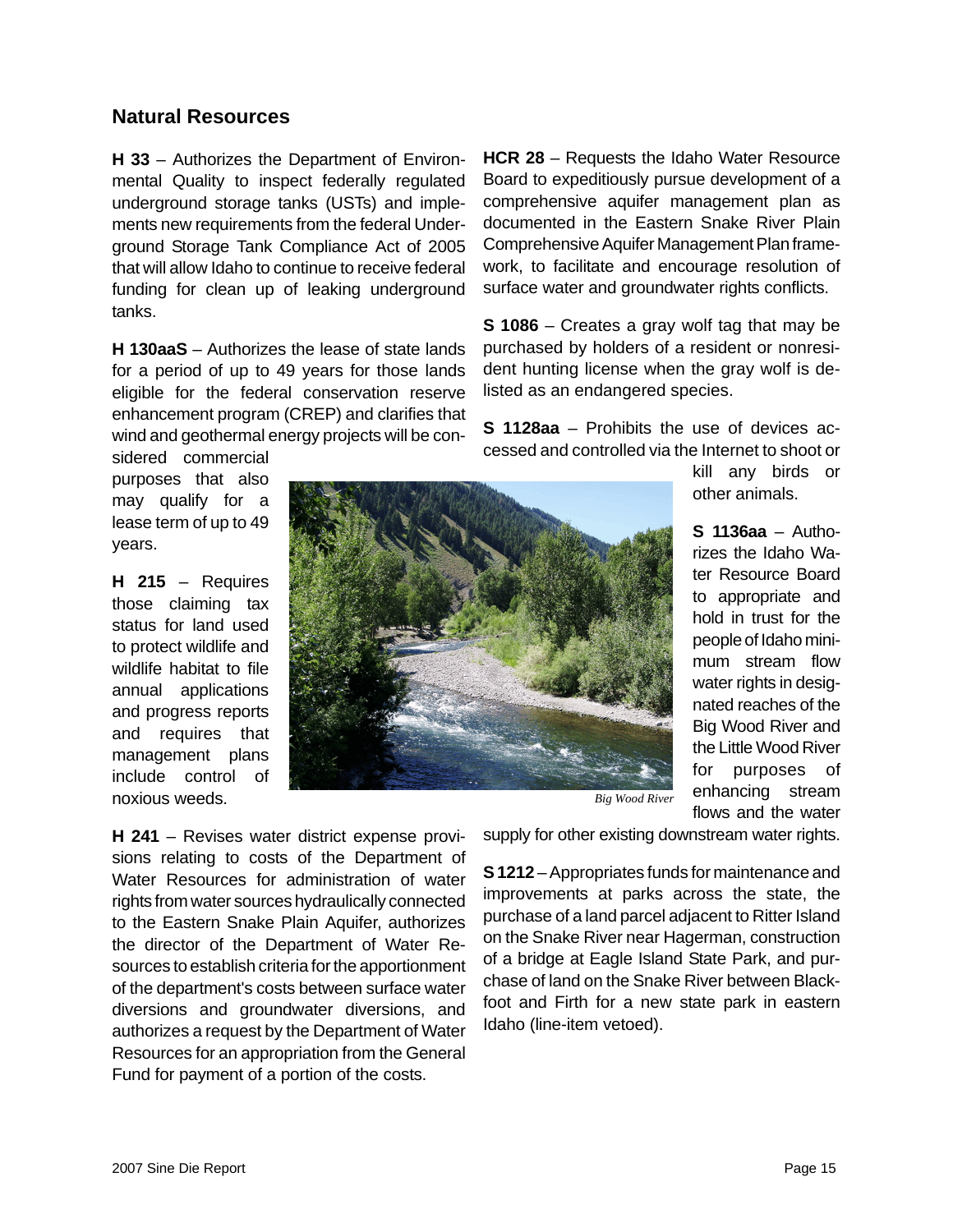### **Substance Abuse Prevention, Treatment and Mental Health**

**H 106** – Codifies the Office of Drug Policy within the Office of the Governor, creating a single point of budget coordination and program direction for substance abuse programs utilizing state funds.

**H 180** – Shifts \$2 million a year in liquor proceeds from the General Fund to expand drug and mental health courts.

**H 315** – Appropriates \$3,875,600 to fund expanded mental health and substance abuse programs.

**S 1142** – Authorizes the courts to order comprehensive substance abuse assessments of juveniles and to order juveniles to receive substance abuse treatment.

**S 1143** – Allows for ongoing substance abuse and mental health grants that can be used to establish community partnerships with local governments and local citizens.

**S 1144** – Permits a licensed nurse to prepare and administer to a patient at a certified controlled substance facility a controlled substance and to deliver take-home doses of a controlled substance to a patient at that facility for subsequent use by the patient off-site.

**S 1147** – Creates a three-year pilot project to establish a new model for providing Idaho school districts with clinically trained substance abuse and mental health counselors.

**S 1149** – Authorizes judges to order substance abuse assessments and mental health examinations for certain convicted felons and to order treatment as a condition of probation.

**S 1213** – Provides for an Idaho Security Medical Program to be maintained by the Idaho Department of Correction.

**SCR 108** – Authorizes the Legislative Council to initiate an independent contract for the development of an implementation plan for the improvement of Idaho's mental health and substance abuse treatment delivery system.

### **Taxation**

**H 12** – Corrects references in the Income Tax Act to the Idaho Engineering Laboratory, strikes the requirement that donations to the American Red Cross by check-off on the Idaho income tax return must equal \$10, clarifies that time for claiming refund or credit of income tax attributable to capital loss carrybacks is the same as that for refunds from carrybacks of net operating losses, and corrects the level of employment required for recapture of the new jobs credit under the Small Employer Incentive Act.

**H 13** – Clarifies how depreciation is calculated for Idaho taxable income on the sale, exchange or other disposition of depreciable property.

**H 15** – Clarifies when nonresident individuals are not required to pay Idaho income tax on investment income distributed by Idaho investment partnerships.

**H 17** – Provides that S corporations shall be subject to tax on the amount of net recognized built-in gain attributable to Idaho and excess net passive income attributable Idaho for income tax purposes.

**H 22** – Increases the time to appeal property tax valuations from five to ten working days.

**H 71aaS** – Makes three technical corrections to the Sales Tax Act by striking the requirement that retailers participating in promoter-sponsored events disclose taxpayer identification number, social security number, or employer ID number to the event sponsor; by clarifying that the exemption for glider kit vehicles enacted in 2006 applies to vehicles used substantially in interstate commerce; and by removing from the logging exemp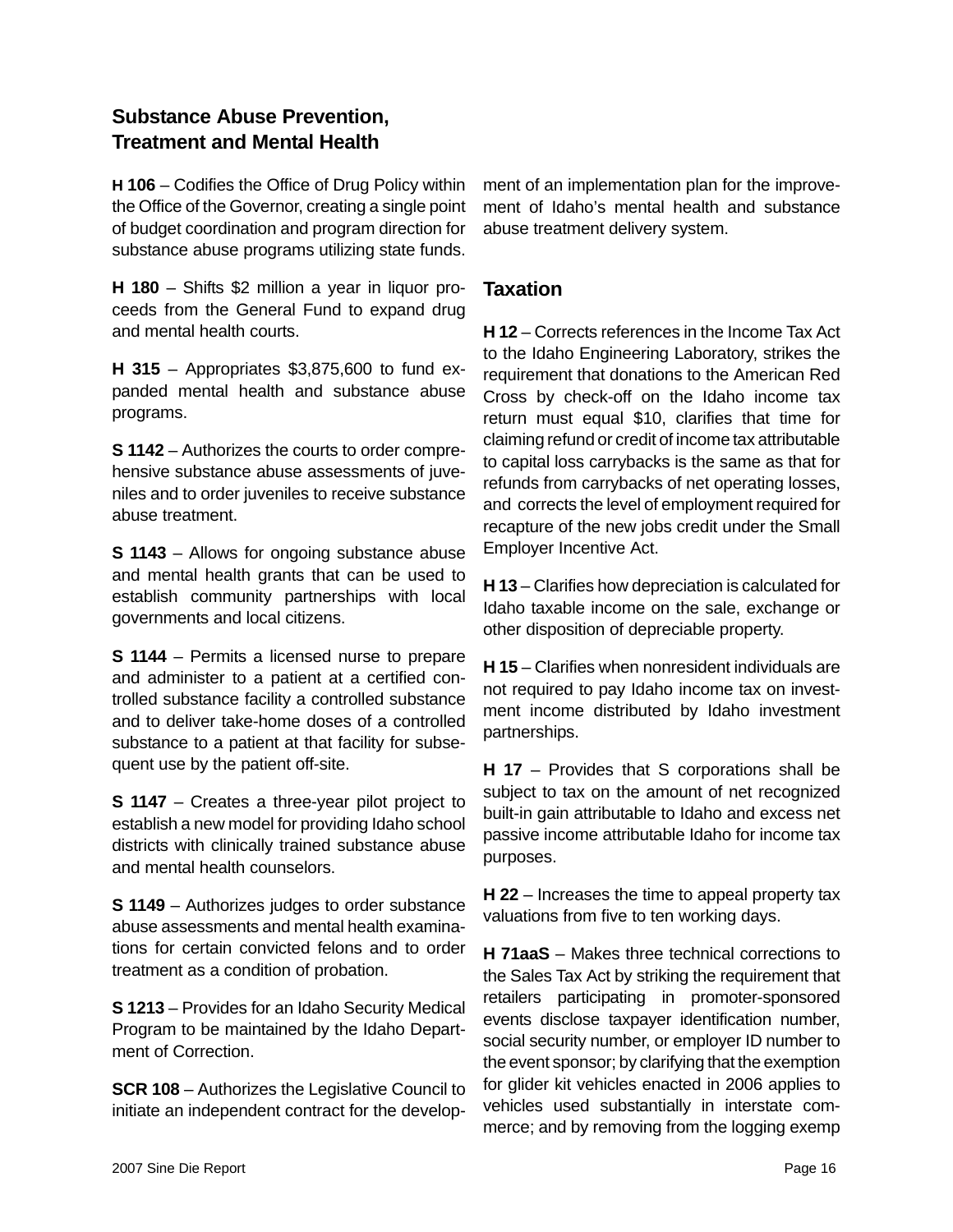#### tion the provision excluding property used in research.

**H 79aaS** – Excludes from the new construction roll new construction located within a revenue allocation area until termination of the area.

**H 81aaS** – Raises the grocery tax credit for most Idahoans from \$20 to \$40 and from \$35 to \$60 for those aged 65 or over. Vetoed; overridden by the House, but not the Senate.

**H 210aa, aa** – Provides that, for school bond purposes, all property exempt from taxation may be included within the definition of "market value" for assessment purposes.

**H 249aa** – Gives to the receiving distributor responsibility for the tax liability for motor fuels, authorizes distributors to include an amount equal to the tax as part of the selling price, and provides the process for remittance of fuel tax when the distributor, retailer or consumer is exempt from the tax liability.

**H 250** – Establishes a new method of financing transportation infrastructure utilizing a State Tax Anticipation Revenue (STAR) process which gives a sales tax rebate to a developer of a retail complex with stores selling tangible personal property or taxable services for project expenses incurred for transportation improvements.

**H 265** – Provides that the exemption for pollution control equipment is available to businesses that qualify for the production exemption and purchase personal property that is primarily used to meet air or water quality standards, even if that property becomes a component, fixture or improvement to realty.

**S 1243** – Requires taxing districts to mail notices to property taxpayers within 14 days of holding an election to create a new taxing district and exempts notice by publication.

### **Transportation**

**H 14** – Revises the definitions of the motor fuels "biodiesel" and "biodiesel blends" and includes them in products subject to the petroleum transfer fee.

**H 35** – Brings Idaho into compliance with federal law by allowing saddle-mount tractor/trailer combinations up to 97 feet in overall length when traveling on the National Network System.

**H 200** – Increases the fee for registering a boat in Idaho from \$13 to \$20.

**H 336** – Provides bonding authority for the issuance of up to \$250 million in Grant Anticipation Revenue Vehicle (GARVEE) bonds to finance six highway transportation projects, allocates a range of expenditures for each project, and provides that all allocations of GARVEE bond proceeds on and after July 1, 2008, shall be the sole responsibility and duty of the Idaho Transportation Board.

**S 1118** – Increases the fee for a snowmobile user certificate from \$21 to \$31.

**S 1119** – Extends the requirement for teen drivers to operate a vehicle using a Supervised Instruction Permit from four months to six months, provides that cancellation of a permit occurs upon violation of law for underage alcohol consumption, and limits the number of passengers new drivers under the age of 17 may have in the car for the first six months after the driver is licensed.

**S 1131** – Creates a special Support Our Troops license plate program to support the families of the men and women from Idaho who serve in all branches of the United States military.

**S 1138** and **S 1180** – Add to the list of special pilot project routes in southern Idaho designated for overweight vehicle loads of up to 129,000 lbs.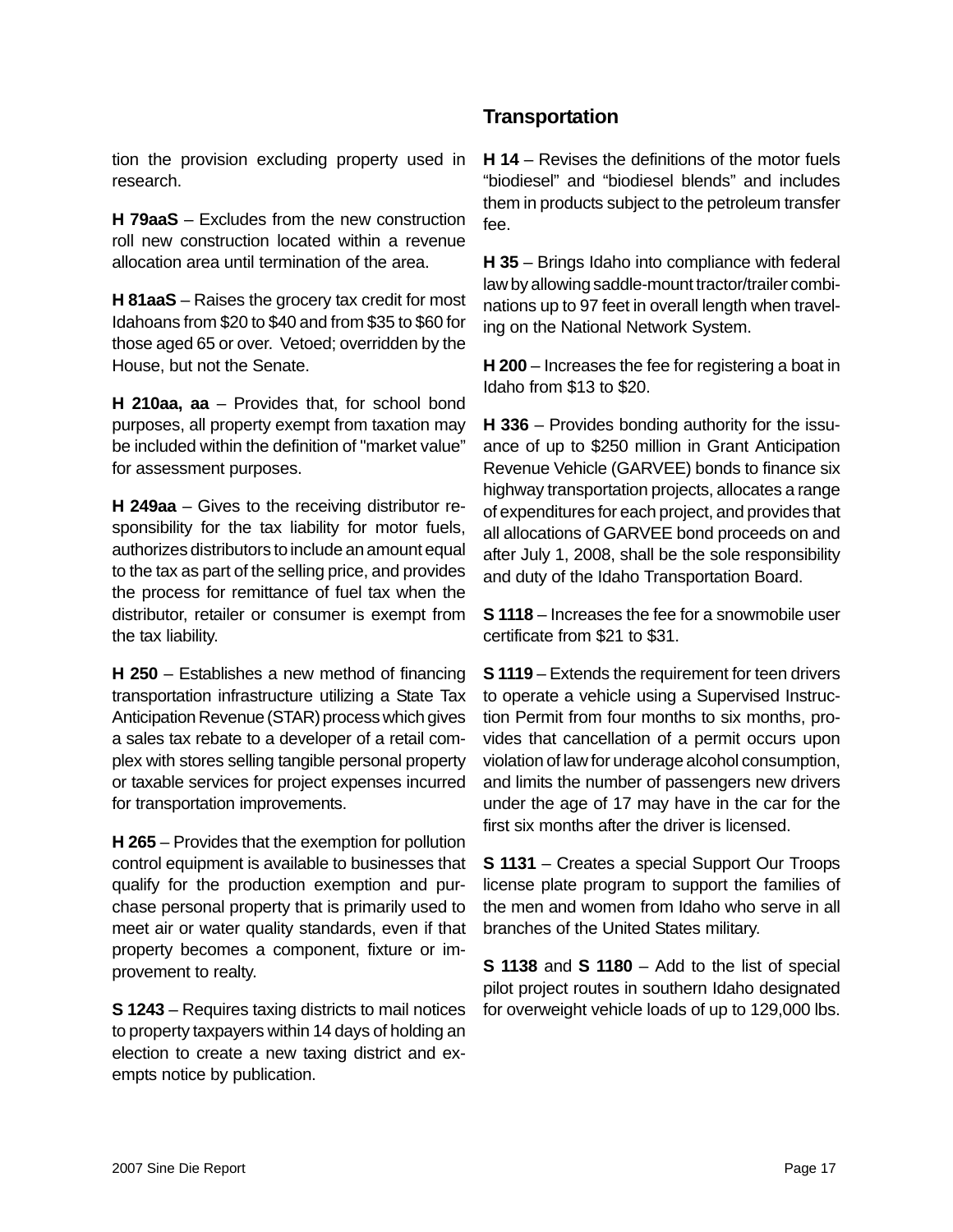# **Authorized Interim Committees**

**HCR 12** – Authorizes a two-year committee to study natural resource issues, including issues relating to water.

**HCR 25** – Authorizes a two-year committee on energy, environment and technology to monitor the integrated state energy plan and other issues.

**HCR 26** and **HCR 27** – These two resolutions authorize a committee to study the decline in receipts on national forest system lands, and also to study the feasability of making large amounts of woody biomass available to be processed into value-added products.

**SCR 119** – Authorizes a committee to study the aspects of existing tax exemptions, credits and deductions and to recommend a continuing strategy to evaluate them.

# **Vetoed Legislation**

**H 8** – Provides that a notice of levy and distraint be sent by regular first class mail instead of certified mail when collecting state taxes.

**H 81aaS** – Increases the amount of the grocery tax credit from \$20 to \$40 for most Idahoans and from \$35 to \$60 for those over the age of 65. *Veto overridden by the House, but not the Senate.*

**H 105aa** – Revises the limit on unused sick leave that is transferred to an employee's retirement account upon separation from a state employer by retirement.

**H 121** – Amends the Clean Indoor Air Act to remove bowling alleys from the list of exemptions to the prohibition on smoking in public places. *Veto overridden by the House and the Senate*.

**S 1125** – Requires automobile insurance companies to offer Idaho drivers underinsured motorists coverage in addition to uninsured motorists coverage.

**S 1153** – Increases to \$50,000 from \$25,000 the maximum claim level that could be considered for arbitration under the Small Lawsuit Resolution Act.

**S 1212** – Funding for a new state park in eastern Idaho *(line-item veto in the Department of Parks and Recreation appropriation bill.)*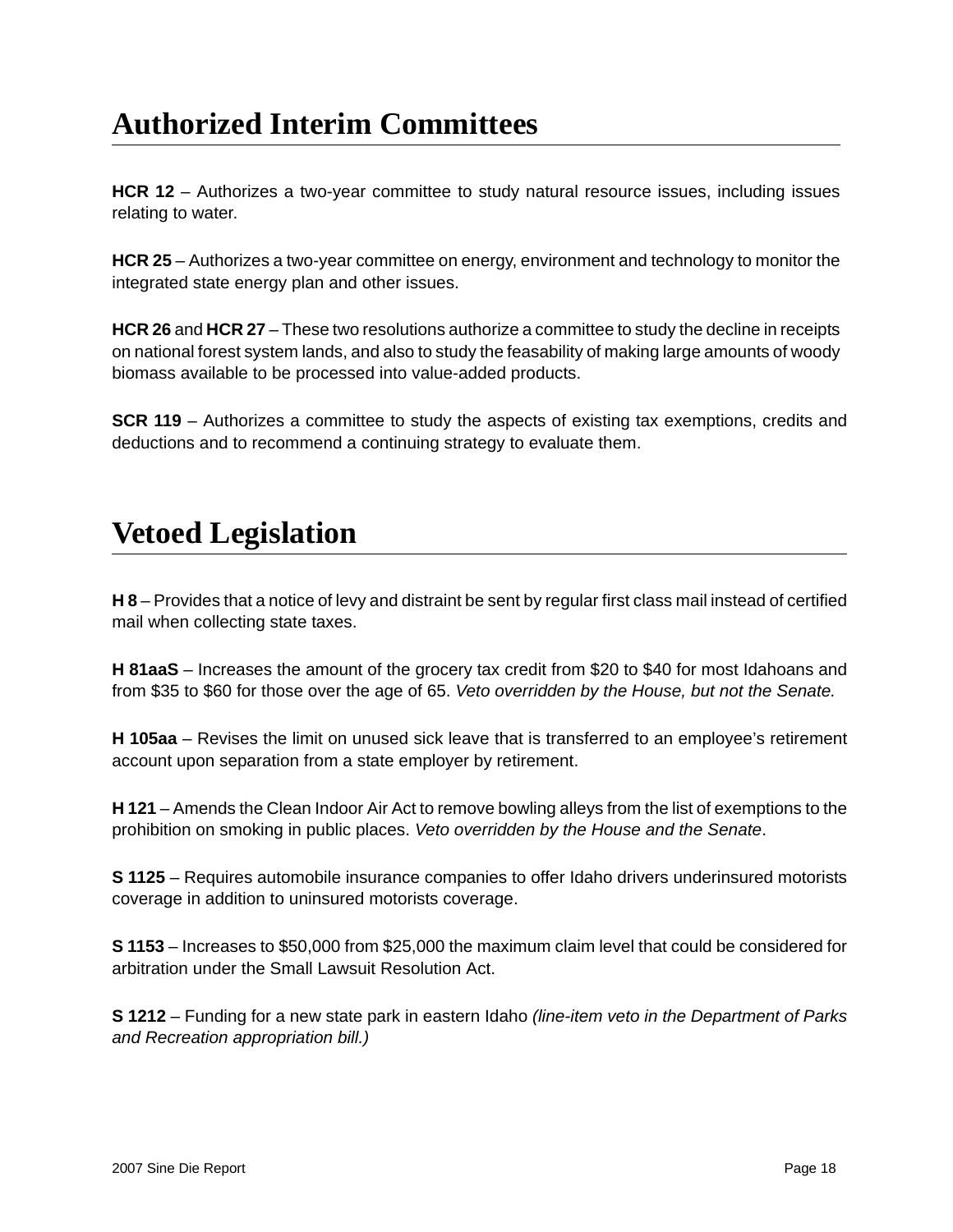

*JFAC Hearing Room*

# **Budget Highlights**

### **Fiscal Year 2007**

The General Fund revenue estimate increased by \$43.83 million up to \$2,706.33 billion, compared to a \$2,662.50 billion projection just five months earlier during the August 2006 special session. With the one cent sales tax increase that began in October 2006, revenues were projected to increase by 11.3% over fiscal year 2006. By the end of March, revenues were running slightly behind projections with some softening in individual and corporate income tax collections.

The Legislature actually returned more money to the General Fund during the supplemental process than was paid out. Due to decreasing caseloads in Medicaid and delays in opening a new correctional substance abuse treatment facility, \$16.75 million from the General Fund was returned. An additional \$4.57 million was appropriated for deficiency warrants for fires, pests and hazardous materials cleanup; and \$7.27 million was appropriated in supplementals primarily to the Department of Correction, Department of Health and Welfare, and the State Board of Education. Overall, the General Fund budget for FY 2007 totaled \$2,595,086,800, which is a 16.3% increase over the previous year appropriation. Two-thirds of this increase is due to the larger public schools budget as a consequence of removing the maintenance and operations levy from property taxes during the special session and adding it to the state General Fund.

The Legislature continued to dedicate excess cash balances to one-time expenditures rather than dedicating any of the funds to ongoing program expansions. Just over \$99 million was transferred to the Permanent Building Fund for alterations and repairs and new building projects in FY 2008. Another \$5.2 million was transferred to the Capitol Building Income Fund to restore historic furniture and buy new furnishings for the return to the renovated Capitol Building. A year-end balance of \$139,440,600 is projected to carryover into FY 2008.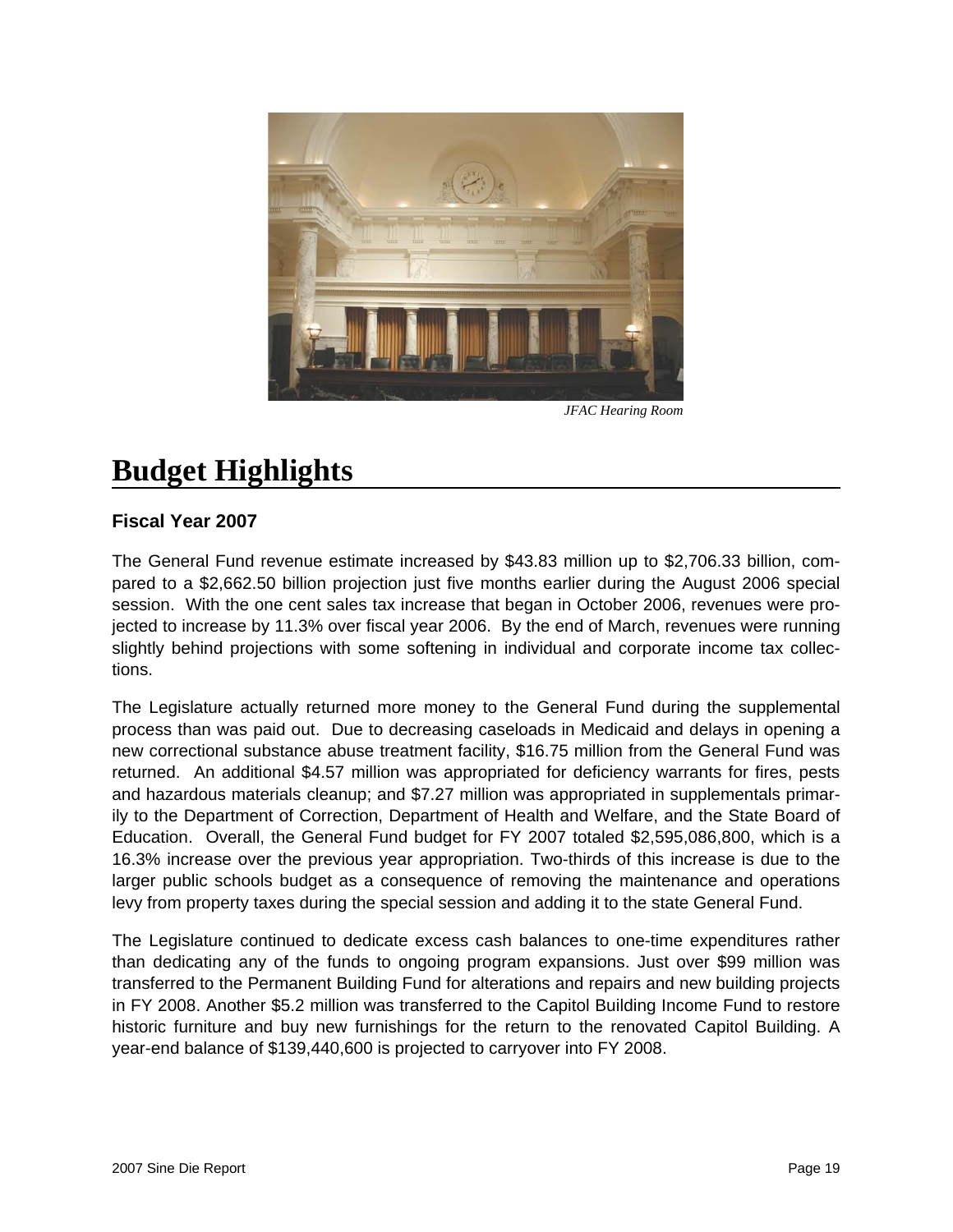#### **Fiscal Year 2008**

The FY 2008 General Fund budget is based on a revenue estimate of 3.75%, which is the estimate of the Division of Financial Management and was accepted as the recommendation of the Legislature's Economic Outlook and Revenue Assessment Committee. The spending plan approved by the Legislature reflects an 8.8% increase over the original FY 2007 appropriation. Within the maintenance area of the budget, state agencies received the restoration of funding for a health insurance premium holiday removed last fiscal year, minor increases for contract inflation, full funding for replacement items, 5% change in employee compensation, statutory increases for Medicaid and foster care payments, and higher education workload enrollment adjustments. State employees may be asked to assume some increases in health insurance premiums if they exceed reserve balances that were counted upon to offset inflation.

Among the few new ongoing programs approved through the budget process were mental health and substance abuse treatment programs as an approach to stem the increasing prison costs associated with the lack of alternatives for the mentally ill and addicted, ongoing moneys to expand the community college system, and a new needs-based scholarship program for higher education. Public schools received statutory increases for 250 new support units, a 3% change in employee compensation that included an increase in minimum teacher salary, new funding for textbooks, classroom supplies, and remedial instruction for students not meeting state standards. Public schools received \$22 million of the total \$51 million approved for ongoing spending through line items in the FY 2008 budget.

Finally, the Legislature transferred \$60 million to the Economic Recovery Reserve Fund, with a limited amount appropriated in case something occurs that could precipitate economic instability. The funding transferred into the Economic Recovery Reserve Fund is also intended for the governor and Legislature to address prison space needs during the next budget cycle. Current estimates leave \$33,924,000 as an ending General Fund balance for FY 2008.

The following tables and charts, as well as highlights of state agency and institution appropriations, summarize key budget actions of the 2007 legislative session.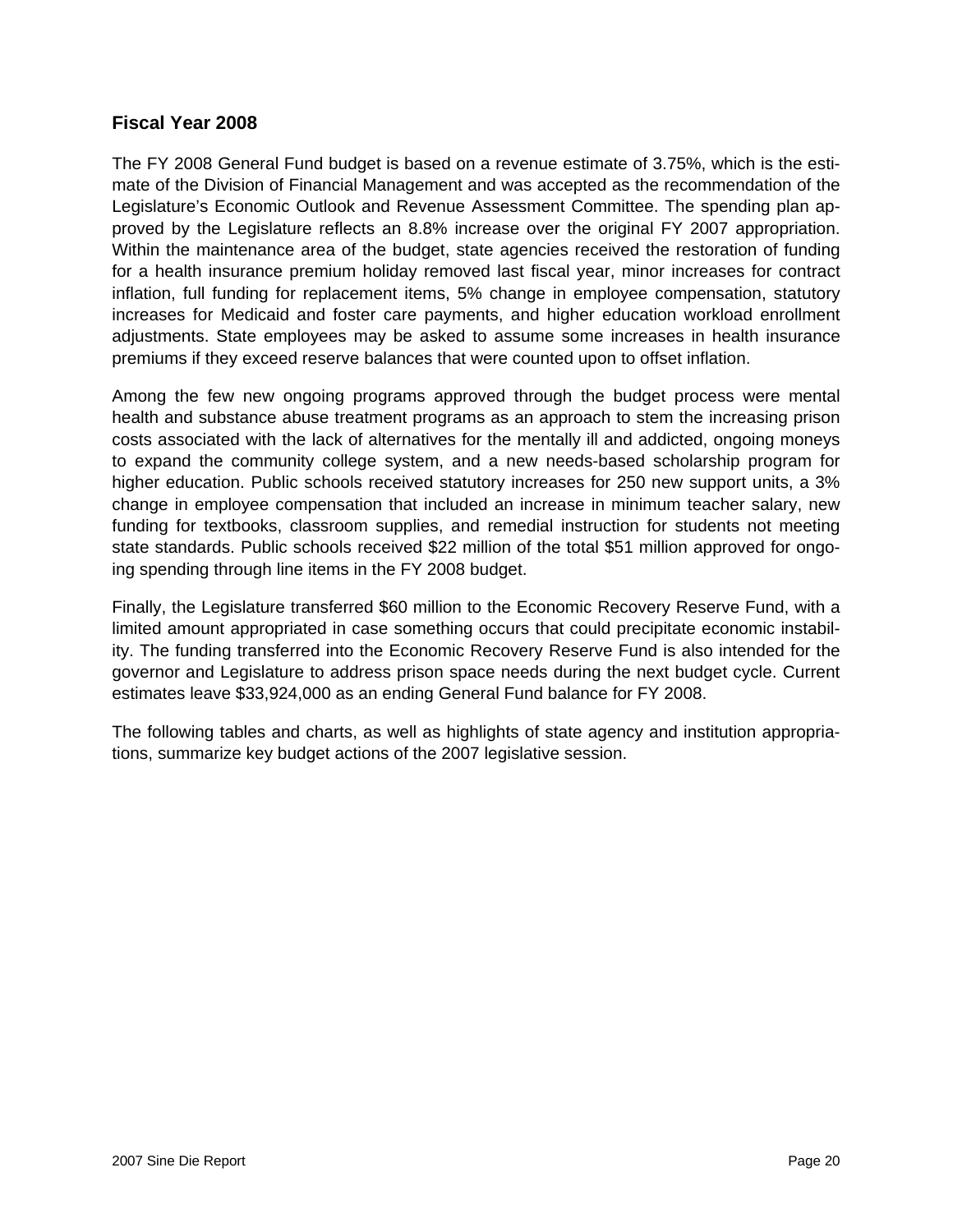Status as of

### STATE OF IDAHO - 2007 LEGISLATIVE SESSION **GENERAL FUND BUDGET UPDATE**

SINE DIE

*Prepared by Legislative Services Office, Budget & Policy Analysis*

### **FISCAL YEAR 2007**

|                                                              | Gov. Original   | Legislative     |
|--------------------------------------------------------------|-----------------|-----------------|
| <b>REVENUES</b>                                              | Recommendation  | <b>Action</b>   |
| <b>Beginning Cash Balance</b>                                | \$302,252,000   | \$302,252,000   |
| Health and Welfare Reappropriation from FY 2006              | 7,249,900       | 7,249,900       |
| Health and Welfare FY 2006 Reversion                         | 1,497,300       | 1,497,300       |
| <b>Adjusted Beginning Balance</b>                            | \$310,999,200   | \$310,999,200   |
| FY 2007 Revised Revenue Estimate (11.3%)                     | 2,706,325,000   | 2,706,325,000   |
| Transfer in from Revolving Development Fund (Water Loan)     | 21,300,000      | 21,300,000      |
| <b>TOTAL REVENUES</b>                                        | 3,038,624,200   | 3,038,624,200   |
| <b>TRANSFERS OUT</b>                                         |                 |                 |
| Transfers Out Approved in 2006 session                       | (179, 864, 200) | (179, 864, 200) |
| Transfer to Budget Stabilization Fund §57-814                | (12, 917, 600)  | (12, 917, 600)  |
| Transfer to Disaster Emergency Fund (E.O. 2006-27 & 37)      | (3, 125, 000)   | (3, 125, 000)   |
| S1034 Transfer to Def. Warrants (Fires, Pests, Haz. Mat.)    | (5,902,200)     | (4,569,800)     |
| H277 Transfer to Permanent Building Fund                     | 0               | (839,000)       |
| H277 Transfer to Capitol Building Income Fund                | 0               | (5, 150, 000)   |
| H325 Transfer to Permanent Building Fund for Projects        | (113,663,600)   | (98, 363, 600)  |
| <b>TOTAL TRANSFERS OUT</b>                                   | (315, 472, 600) | (304, 829, 200) |
| <b>APPROPRIATIONS</b>                                        |                 |                 |
| <b>Original Appropriations</b>                               | 2,593,723,500   | 2,593,723,500   |
| Reappropriations                                             | 10,844,000      | 10,844,000      |
| Supplementals                                                | 9,010,000       | 7,267,300       |
| <b>Rescissions</b>                                           | (13,532,900)    | (16,748,000)    |
| Budgeted Reversions for State Dept of Education & Controller | (32, 400)       | (32, 400)       |
| Reversion from Attorney General Special Litigation Program   | 0               | (700,000)       |
| <b>TOTAL APPROPRIATIONS</b>                                  | 2,600,012,200   | 2,594,354,400   |
| <b>ESTIMATED ENDING BALANCE</b>                              | \$123,139,400   | \$139,440,600   |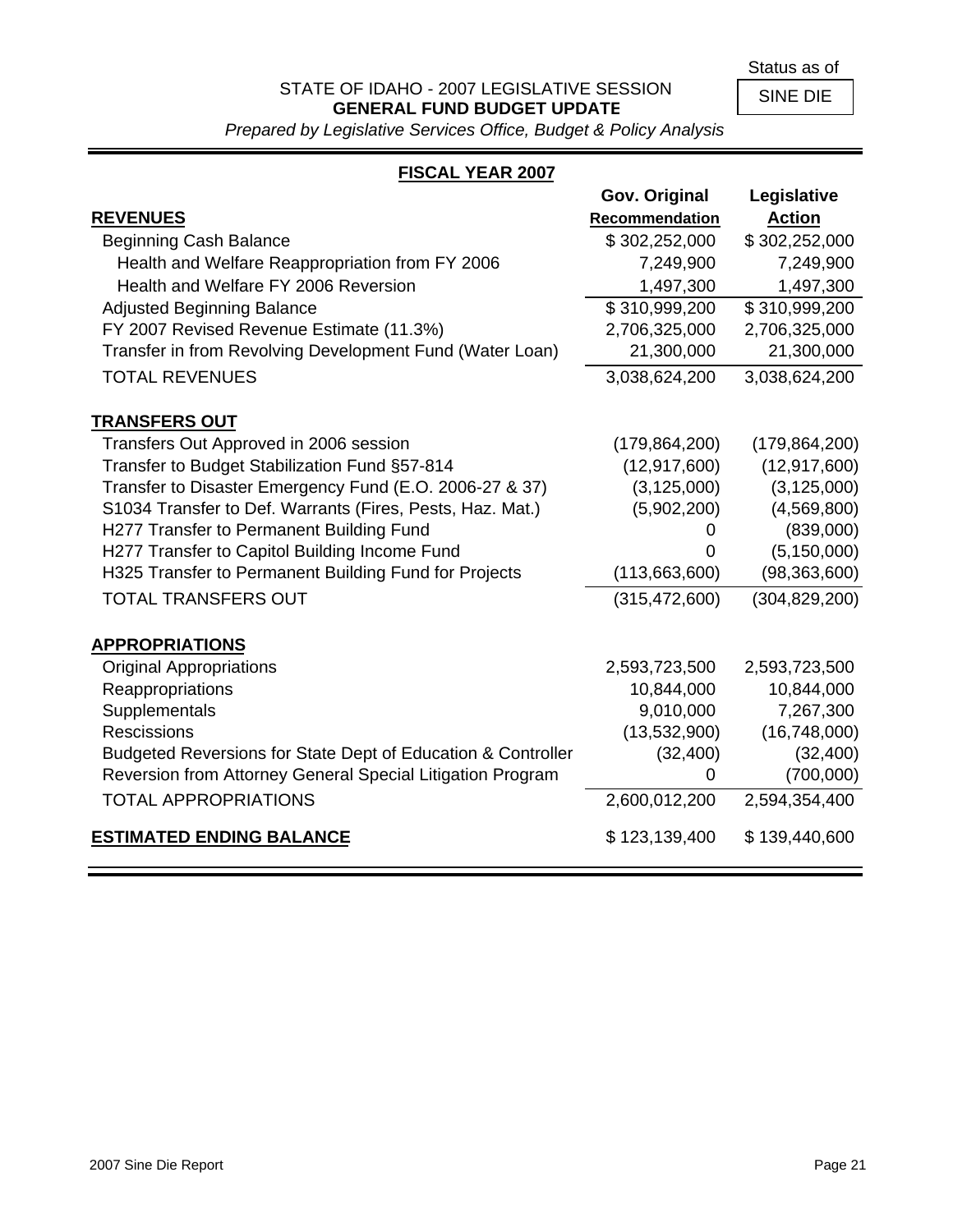Status as of

### STATE OF IDAHO - 2007 LEGISLATIVE SESSION **GENERAL FUND BUDGET UPDATE**

SINE DIE

*Prepared by Legislative Services Office, Budget & Policy Analysis*

### **FISCAL YEAR 2008**

|                                                             | Gov. Original  | Legislative   |
|-------------------------------------------------------------|----------------|---------------|
| <b>REVENUES</b>                                             | Recommendation | <b>Action</b> |
| <b>Beginning Balance</b>                                    | \$123,139,400  | \$139,440,600 |
| FY 2008 Revenue Estimate (3.75%)                            | 2,807,723,000  | 2,807,723,000 |
| Income Tax Witholding on Real Property Sales                | 3,000,000      | 0             |
| H16 Internal Revenue Service (IRS) Code Conformity          | (250,000)      | (250,000)     |
| H25 Land Board Fees to Earnings Reserve Fund                | (25,000)       | (25,000)      |
| H141 Repeal Income Tax Exemptions for Non-Idaho Banks       | 1,000,000      | 1,200,000     |
| H177 Income Tax Credit for Biofuel Infrastructure           | 0              | (30,000)      |
| H180 Liquor Account Distribution to Substance Abuse         | 0              | (2,000,000)   |
| H190 Cut Dental Insurance Premium Tax                       | 0              | (240,000)     |
| H239 Close College Savings Plan Loophole                    | 0              | 274,000       |
| H240 Change Calculation of Income Tax Paid to Another State | 0              | (500,000)     |
| H265 Exempt Pollution Control Equipment from Sales Tax      | 0              | (1,050,000)   |
| Grocery Tax Credit Legislation                              | (22,000,000)   |               |
| S1098 Unclaimed Property Escheat to Public Schools          | (3,900)        | (3,900)       |
| S1221 State Treasurer Interest - Bank Service Fees          | 0              | 455,000       |
| S1238 Reduce Cigarette Tax for Bond Levy Equalization       | 0              | (3,465,000)   |
| <b>TOTAL REVENUES</b>                                       | 2,912,583,500  | 2,941,528,700 |
| <b>TRANSFERS OUT</b>                                        |                |               |
| Transfer to Budget Stabilization Fund §57-814               | (13,750,800)   | (13,750,800)  |
| S1206 Transfer to DEQ - Community Reinvestment Initiative   | (1,500,000)    | (1,500,000)   |
| S1227 To Public School Permanent Endowment Fund (S1098)     | (352,000)      | (351,500)     |
| Transfer to Perm. Building Fund for Early Bond Payoffs      | (8,200,000)    |               |
| H316 Transfer to Biofuel Matching Grant Fund (H150)         | U              | (690,000)     |
| H320 Transfer to Water Management Fund (HCR28)              | 0              | (638,000)     |
| H329 To Opportunity Scholarship Program Fund (H217a)        | 0              | (10,000,000)  |
| H330 Transfer to Economic Recovery Reserve Fund             | 0              | (60,000,000)  |
| <b>TOTAL TRANSFERS OUT</b>                                  | (23,802,800)   | (86,930,300)  |
| <b>APPROPRIATIONS</b>                                       |                |               |
| <b>Ongoing Appropriations</b>                               | 2,738,748,500  | 2,764,587,800 |
| One-Time Appropriations                                     | 101,492,900    | 56,086,600    |
|                                                             |                |               |
| <b>TOTAL APPROPRIATIONS</b>                                 | 2,840,241,400  | 2,820,674,400 |
| <b>ESTIMATED ENDING BALANCE</b>                             |                |               |
| <b>Estimated Ending Balance from Ongoing Revenues</b>       | \$50,699,500   | \$37,500,300  |
| <b>Estimated Ending Balance from One-Time Revenues</b>      | (2, 160, 200)  | (3,576,300)   |
| TOTAL ESTIMATED ENDING BALANCE                              | \$48,539,300   | \$33,924,000  |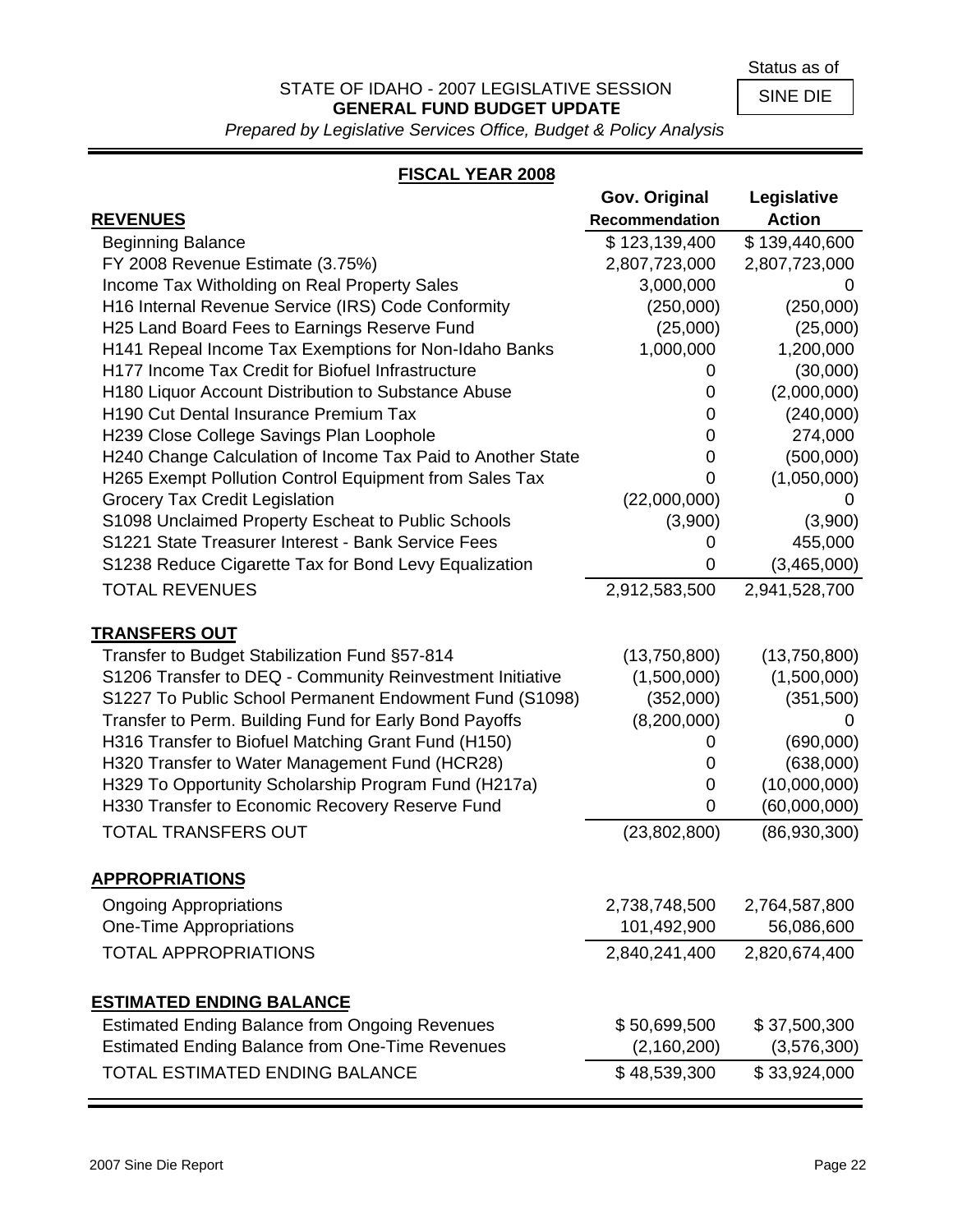### **General Fund Comparison JFAC Action to Governor's Recommended Budget**

|                                         | FY 2007       | <b>FY 2008</b> | Change from | <b>FY 2008</b>     | Change from  | Variance from  |
|-----------------------------------------|---------------|----------------|-------------|--------------------|--------------|----------------|
| Department/Agency                       | Appropriation | Gov's Rec.     | FY 2007     | <b>JFAC Action</b> | 2007 Approp. | Gov Rec.       |
| <b>Education</b>                        | 1,683,688,900 | 1,838,383,100  | 9.2%        | 1,797,748,800      | 6.8%         | (40, 634, 300) |
| <b>Public School Support</b>            | 1,291,587,000 | 1,362,363,800  | 5.5%        | 1,367,363,800      | 5.9%         | 5,000,000      |
| Ag Research Extension Service           | 26,129,000    | 27,665,700     | 5.9%        | 27,665,700         | 5.9%         | 0              |
| <b>College and Universities</b>         | 243,726,400   | 275,659,600    | 13.1%       | 264,227,700        | 8.4%         | (11, 431, 900) |
| <b>Community College Support</b>        | 22,067,200    | 23,058,300     | 4.5%        | 23,587,700         | 6.9%         | 529,400        |
| School for the Deaf and Blind           | 7,694,100     | 7,922,400      | 3.0%        | 8,105,300          | 5.3%         | 182,900        |
| State Board of Education                | 4,764,600     | 10,028,100     | 110.5%      | 10,820,700         | 127.1%       | 792,600        |
| <b>Health Education Programs</b>        | 8,800,000     | 9,133,500      | 3.8%        | 9,180,700          | 4.3%         | 47,200         |
| <b>Historical Society</b>               | 2,375,900     | 2,831,900      | 19.2%       | 2,972,200          | 25.1%        | 140,300        |
| <b>State Commission for Libraries</b>   | 2,663,900     | 2,845,900      | 6.8%        | 2,879,800          | 8.1%         | 33,900         |
| <b>Professional Technical Education</b> | 48,714,300    | 51,420,700     | 5.6%        | 51,595,000         | 5.9%         | 174,300        |
| Public Broadcasting System              | 1,658,600     | 3,259,100      | 96.5%       | 3,279,900          | 97.8%        | 20,800         |
| <b>Special Programs</b>                 | 9,971,800     | 48,129,100     | 382.7%      | 12,095,800         | 21.3%        | (36,033,300)   |
| Superintendent of Public Instruction    | 5,422,500     | 5,583,000      | 3.0%        | 5,621,500          | 3.7%         | 38,500         |
| Vocational Rehabilitation               | 8,113,600     | 8,482,000      | 4.5%        | 8,353,000          | 3.0%         | (129,000)      |
| <b>Health &amp; Human Services</b>      | 533,066,900   | 574,783,400    | 7.8%        | 576,005,200        | 8.1%         | 1,221,800      |
| Medically Indigent Health Care          | 20,766,800    | 20,768,400     | 0.0%        | 20,768,400         | 0.0%         | 0              |
| Dept. of Health & Welfare               | 145,101,800   | 161,623,000    | 11.4%       | 168,458,400        | 16.1%        | 6,835,400      |
| <b>Medical Assistance Services</b>      | 357,268,900   | 382,138,800    | 7.0%        | 376,384,400        | 5.4%         | (5,754,400)    |
| Independent Living Council, State       | 119,700       | 120,300        | 0.5%        | 123,100            | 2.8%         | 2,800          |
| <b>Public Health Districts</b>          | 9,809,700     | 10,132,900     | 3.3%        | 10,270,900         | 4.7%         | 138,000        |
|                                         |               |                |             |                    |              |                |
| Law & Public Safety                     | 223,086,000   | 248,936,100    | 11.6%       | 253,216,500        | 13.5%        | 4,280,400      |
| Department of Correction                | 143,643,600   | 160,305,400    | 11.6%       | 164,793,500        | 14.7%        | 4,488,100      |
| Judicial Branch                         | 27,749,100    | 30,056,600     | 8.3%        | 30,184,300         | 8.8%         | 127,700        |
| Department of Juvenile Corrections      | 34,348,900    | 35,620,200     | 3.7%        | 36,384,800         | 5.9%         | 764,600        |
| Police, Idaho State                     | 17,344,400    | 22,953,900     | 32.3%       | 21,853,900         | 26.0%        | (1,100,000)    |
| <b>Natural Resources</b>                | 41,514,600    | 49,941,500     | 20.3%       | 55,812,300         | 34.4%        | 5,870,800      |
| Dept. of Environmental Quality          | 16,247,000    | 17,199,100     | 5.9%        | 17,402,600         | 7.1%         | 203,500        |
| <b>Land Board</b>                       | 4,769,100     | 5,581,600      | 17.0%       | 5,634,500          | 18.1%        | 52,900         |
| Department of Parks & Recreation        | 7,144,300     | 12,715,100     | 78.0%       | 17,650,400         | 147.1%       | 4,935,300      |
| Department of Water Resources           | 13,354,200    | 14,445,700     | 8.2%        | 15,124,800         | 13.3%        | 679,100        |
| <b>Economic Development</b>             | 23,383,100    | 33,319,100     | 42.5%       | 33,135,100         | 41.7%        | (184,000)      |
| Department of Agriculture               | 10,727,100    | 21,325,000     | 98.8%       | 20,533,300         | 91.4%        | (791, 700)     |
| Department of Commerce                  | 8,331,100     | 7,508,100      | $-9.9%$     | 8,086,800          | $-2.9%$      | 578,700        |
| Department of Labor                     | 567,600       | 568,300        | 0.1%        | 573,800            | 1.1%         | 5,500          |
| Self-Governing Agencies                 | 3,757,300     | 3,917,700      | 4.3%        | 3,941,200          | 4.9%         | 23,500         |
| <b>General Government</b>               | 88,984,000    | 94,878,200     | 6.6%        | 104,756,500        | 17.7%        | 9,878,300      |
| Department of Administration            | 9,016,600     | $\Omega$       | $-100.0%$   | 8,955,100          | $-0.7%$      | 8,955,100      |
| <b>Attorney General</b>                 | 16,064,400    | 16,858,700     | 4.9%        | 17,877,900         | 11.3%        | 1,019,200      |
| <b>State Controller</b>                 | 6,627,500     | 6,676,700      | 0.7%        | 7,013,000          | 5.8%         | 336,300        |
| Office of the Governor                  |               |                |             |                    |              |                |
| Commission on Aging                     | 5,088,900     | 5,328,600      | 4.7%        | 5,349,400          | 5.1%         | 20,800         |
| Commission on the Arts                  | 905,900       | 902,100        | $-0.4%$     | 956,600            | 5.6%         | 54,500         |
| Commission for the Blind                | 1,389,000     | 1,587,300      | 14.3%       | 1,599,600          | 15.2%        | 12,300         |
| Office of Drug Policy                   | 0             | 0              |             | 250,000            |              | 250,000        |
| Division of Financial Management        | 2,081,000     | 1,692,800      | $-18.7%$    | 1,710,700          | $-17.8%$     | 17,900         |
| <b>Executive Office of the Governor</b> | 1,485,800     | 2,078,100      | 39.9%       | 2,084,900          | 40.3%        | 6,800          |
| Human Rights Commission                 | 675,600       | 676,000        | 0.1%        | 684,600            | 1.3%         | 8,600          |
| <b>Military Division</b>                | 5,701,700     | 10,358,100     | 81.7%       | 13,348,100         | 134.1%       | 2,990,000      |
| Office of Species Conservation          | 559,300       | 582,600        | 4.2%        | 585,300            | 4.6%         | 2,700          |
| <b>Women's Commission</b>               | 40,200        | 40,600         | 1.0%        | 30,600             | $-23.9%$     | (10,000)       |
| Legislative Transfer (House & Senate)   | 5,600,000     | 5,600,000      | 0.0%        | 6,480,000          | 15.7%        | 880,000        |
| Legislative Support                     | 5,159,300     | 5,470,500      | 6.0%        | 5,692,900          | 10.3%        | 222,400        |
| Lieutenant Governor                     | 119,500       | 122,600        | 2.6%        | 154,500            | 29.3%        | 31,900         |
| Department of Revenue & Taxation        | 25,199,700    | 27,109,800     | 7.6%        | 27,818,700         | 10.4%        | 708,900        |
| Secretary of State                      | 2,020,300     | 2,307,200      | 14.2%       | 2,469,200          | 22.2%        | 162,000        |
| <b>State Treasurer</b>                  |               |                | 499.3%      |                    | 35.7%        |                |
|                                         | 1,249,300     | 7,486,500      |             | 1,695,400          |              | (5,791,100)    |
| STATEWIDE TOTAL                         | 2,593,723,500 | 2,840,241,400  | 9.5%        | 2,820,674,400      | 8.8%         | (19, 567, 000) |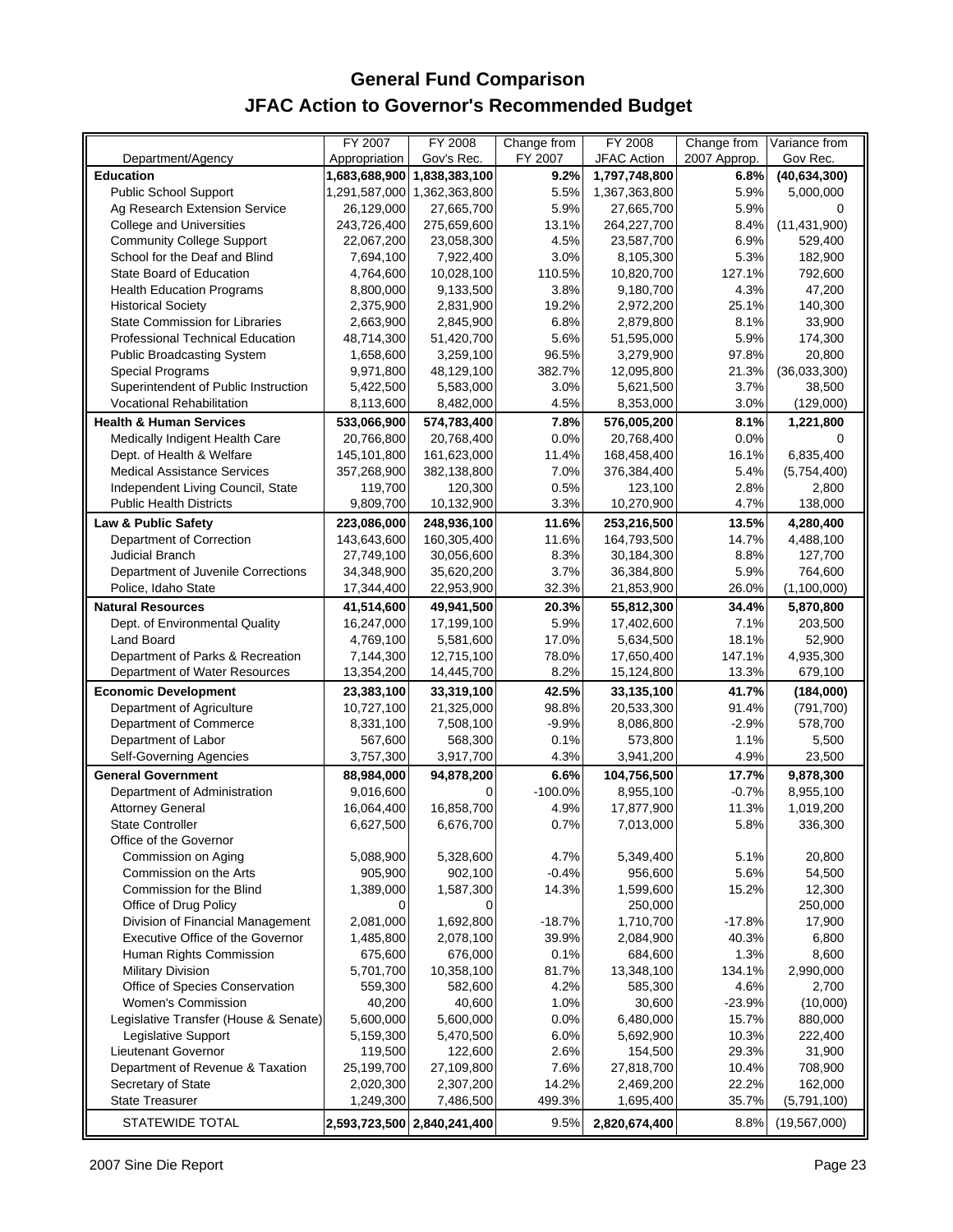### **FY 2008 General Fund Revenue & Appropriations**



*Revenue & Balances less Appropriations & Transfers = \$33.9*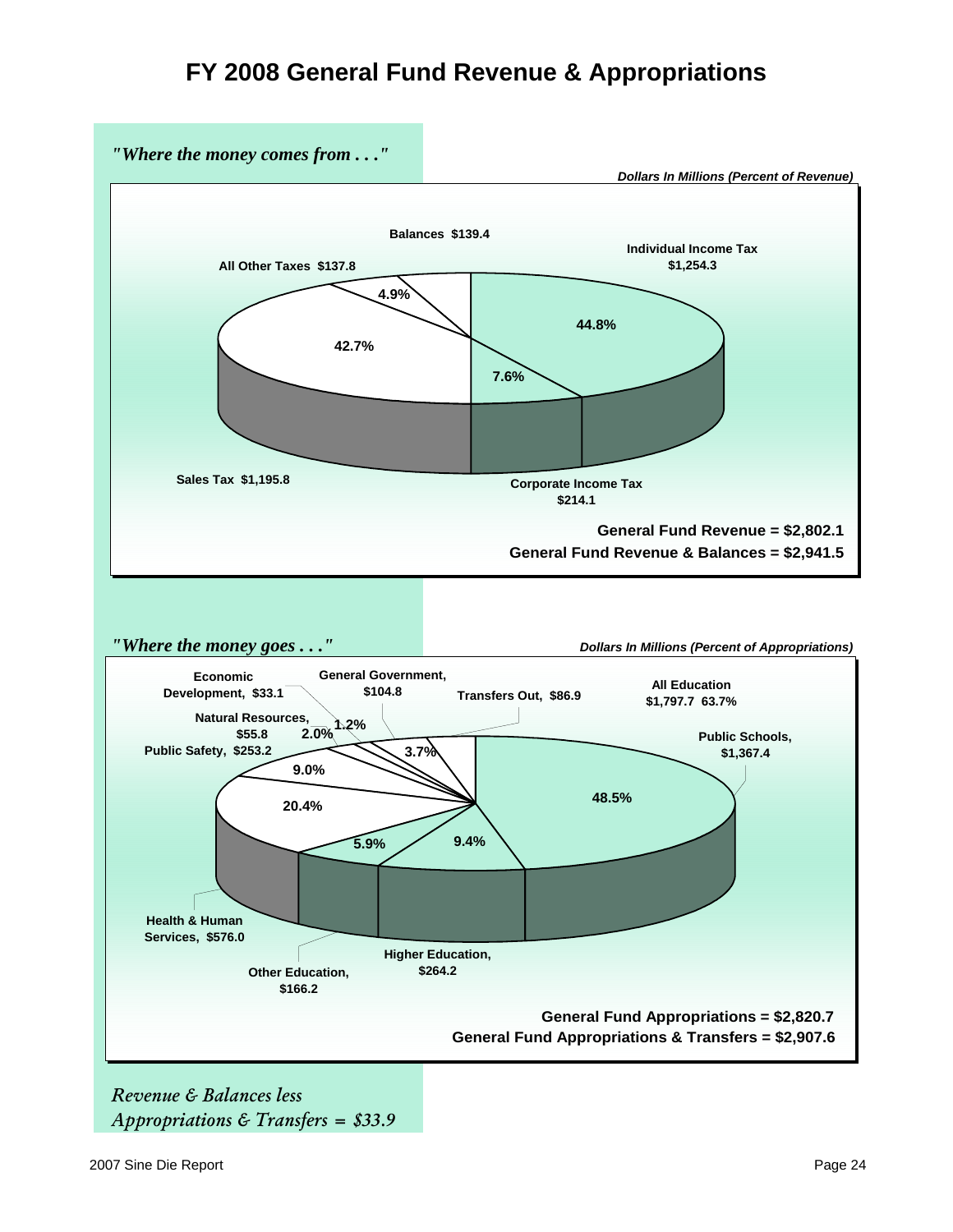### **Department of Health and Welfare**

The General Fund appropriation for the Department of Health and Welfare increased from \$497.8 million in FY 2007 to \$544.8 million in FY 2008. This level of funding represents an increase of \$46.9 million, or 9.6% over the department's fiscal year 2007 total appropriation from the General Fund. Of the total \$46.9 million in new dollars, \$25 million or 53% of the increase was for Medicaid.

The department recorded \$7.2 million for a General Fund carryover from FY 2006 into FY 2007 and was provided three General Fund supplemental appropriations for FY 2007:

- P \$750,000 for replacement of Temporary Assistance for Needy Families (TANF) funding for the Immunization Registry Information System (IRIS) and vaccine education outreach funding.
- **P** \$830,100 for a Center for Medicare and Medicaid audit of state Medicaid staff funding.
- **P** \$301,600 for modifications due to the Health Insurance Portability and Accountability Act (HIPAA) national provider identification requirements.
- **P** \$13.6 million mid-year reversion of general funds from the Medicaid budget, due to a drop in actual Medicaid caseload and utilization.

#### **Mental Health and Substance Abuse**

Discussions regarding health and human services during the 2007 session were largely focused on improving mental health and substance abuse delivery systems. A resolution adopted in 2006, HCR 63, authorized an interim committee to study the current delivery systems. The recommendations of that committee all passed during the 2007 session, as did other legislation to create the Office of Drug Policy, expand the authority of judges related to treatment orders, and expand participant capacity of drug and mental health courts. New funding for statewide substance abuse and mental health treatment for 2008, detailed below, totals \$11,569,740.

**S 1143** modifies the regional Mental Health Board Grant Program to broaden the scope of such grants to include multiple-agency, multiple-year programs to address mental health as well as substance abuse needs. The grants will be made on a competitive basis by a board consisting of membership from the Department of Health and Welfare, Department of Juvenile Corrections, Department of Correction, and the courts. One-time funding of \$2 million and \$1,400,000 in ongoing funding was appropriated from the General Fund.

**H 310** appropriates \$6,500,000 in ongoing funding from the General Fund for substance abuse treatment statewide. The Department of Health and Welfare was at the end of a three year federal grant for substance abuse treatment, and the Joint Finance-Appropriations Committee approved the replacement of the federal funds.

**S 1142** and **S 1149** create more options for judges to order substance abuse and mental health assessments and community-based treatments for juvenile offenders with substance abuse addictions, and adults and juvenile offenders in need of mental health treatment.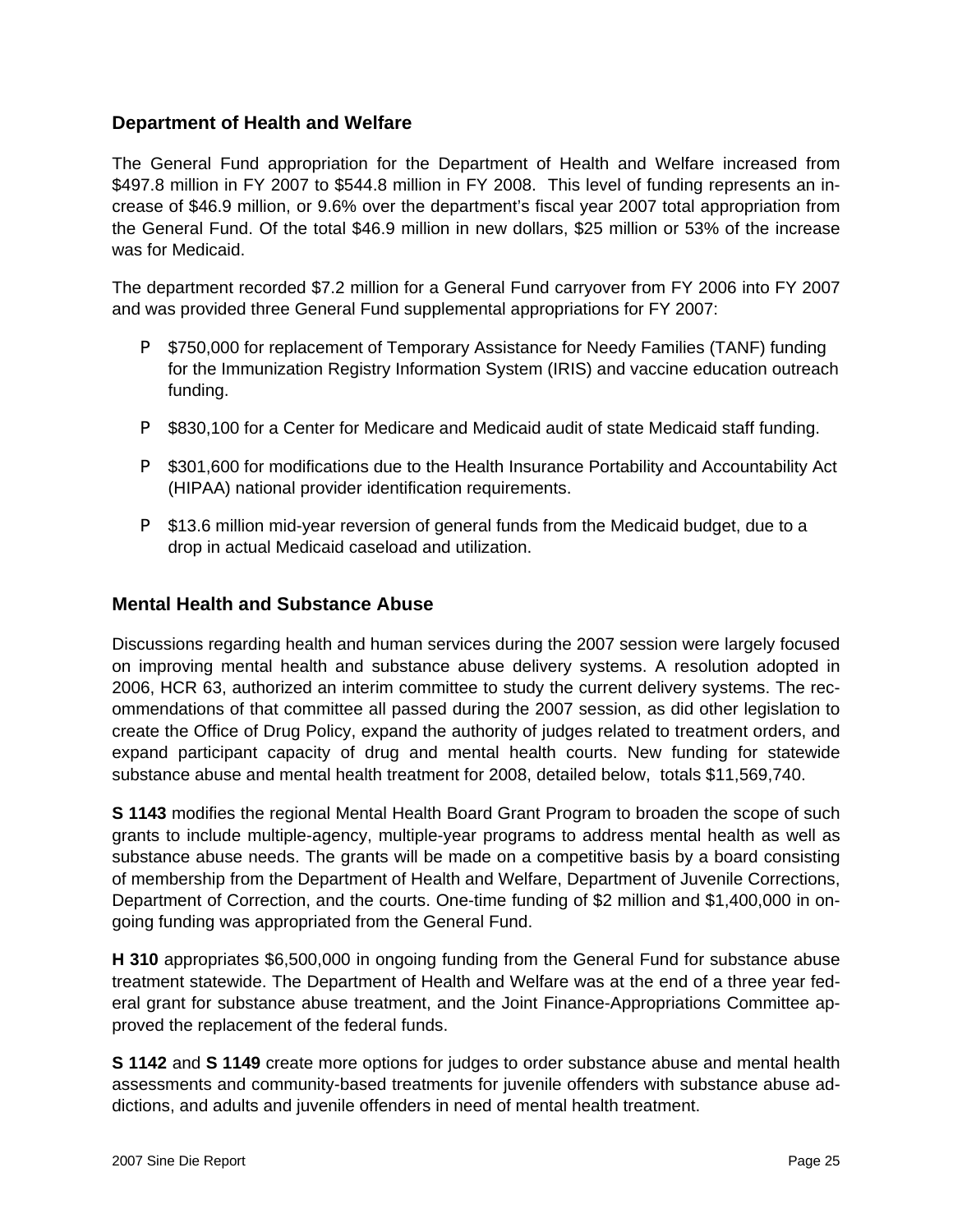**SCR 110** establishes the Idaho Psychiatry Residency Program, a joint financial effort of several institutions. The Veterans Affairs Medical Center has committed to fund 30% of the cost. St. Luke's Regional Medical Center and St. Alphonsus Regional Medical Center, both of Boise, have each committed to fund 30% of the cost, and the state of Idaho was asked to fund 10% of the cost. The program will ramp up over a five-year period, and \$40,640 was appropriated from the General Fund for the first year.

**H 325** appropriates \$3 million in one-time funding from the General Fund for the design and planning of a secure mental health facility currently required by Idaho Code § 66-1304.

**H 180** appropriates \$1,830,600 in dedicated funds from the liquor tax for the addition of 275 slots for drug and mental health courts statewide.

**H 293** expands the Cottonwood Substance Abuse Treatment Facility to full capacity, adds 19 staff for mental health treatment within Department of Correction, and replaces lost federal substance abuse grant funds. Appropriated: \$1,769,600 in ongoing funding from the General Fund.

**S 292** appropriates \$111,000 in ongoing funding from the General Fund for the expansion of a Juvenile Mental Health Court within the Judicial Branch budget.

**S 1209** appropriates an additional \$389,000 from the General Fund for juvenile substance abuse and mental health treatment at the county level through county probation offices.

**H 319** appropriates an additional \$947,700 from the General Fund for children's mental health treatment statewide

**H 310** establishes the Office of Drug Policy, creates a new substance abuse budget request format to allow for statewide coordination, and changes the authority of the Interagency Substance Abuse Committee to direct the Department of Health and Welfare regarding statewide substance abuse treatment and prevention programs. Ongoing funding of \$250,000 from the General Fund and one-time funding of \$145,000 from dedicated funds was provided.

**SCR 108** outlines a plan for the Legislature to hire an independent contractor to review Idaho's current mental health and substance abuse system and create an implementation plan for filling gaps within the system. The contractor(s) will assess treatment capacity, cost, eligibility standards and areas of responsibility, then make recommendations for how to improve Idaho's current system by creating appropriate oversight and service levels for a state system.

The Legislature's Health Care Task Force will be the oversight body for the implementation plan and the results of the plan will, at a minimum, be reported to the Health and Welfare and Judiciary and Rules germane committees during the 2008 legislative session. One-time funding of \$250,000 from the General Fund was appropriated.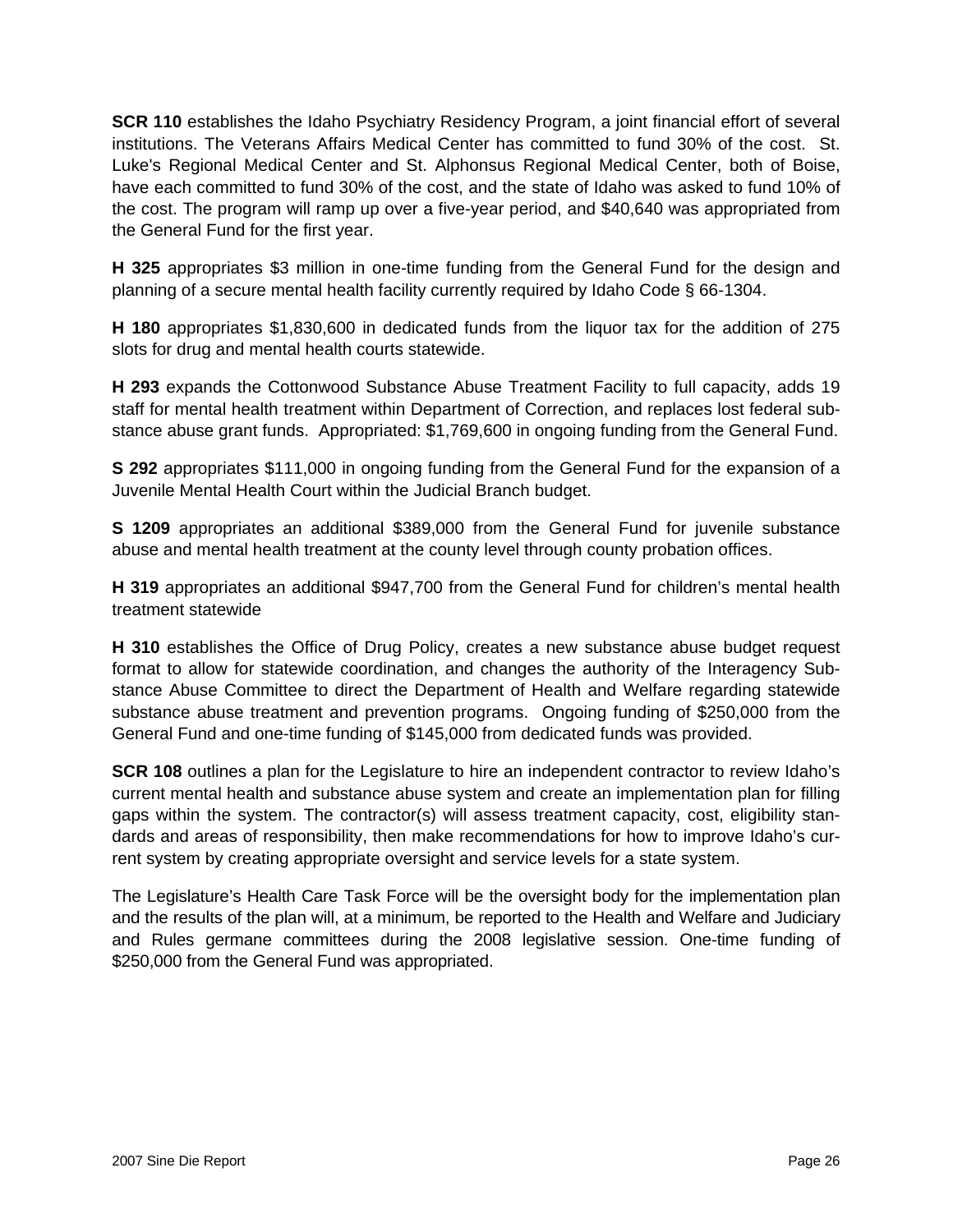#### **Public Schools**

The General Fund appropriation for public schools increased by 5.9% for FY 2008, from \$1.29 billion to \$1.37 billion. The total appropriation, including all funds, increased by 8.3%, from \$1.52 billion to \$1.64 billion. Base salaries were increased by 3% for teachers, administrators and classified staff. In addition, the Legislature increased the minimum teacher salary from \$30,000 to \$31,000. The Legislature also funded 250 new support units for FY 2008 in order to keep pace with student enrollment growth as projected by the state Department of Education. Key issues in the appropriation bills for public schools include:

**Administrators, S 1234:** General Fund increase of 4.3% and total funds increase of 4.7%. Funded statutory increases for enrollment growth. The estimated experience/education index for administrators is fully funded for FY 2008. Administrators received a 3% base salary increase. S 1234 amends Idaho Code to provide for a more rapid distribution of appropriated state dollars to public schools. This "frontloading" of funds will result in approximately \$6.75 million in additional statewide interest earnings for public schools. S 1234 also amends Idaho Code to increase the maximum amount of annual growth in any individual public charter school from 20 support units to 30.

**Teachers, S 1235:** General Fund increase of 5.3% and total funds increase of 6.7%. Funded statutory increases for enrollment growth and reflected decreased participation in the Master Teacher Awards program. The estimated experience/education index for teachers is fully funded for FY 2008. Teachers received a 3% base salary increase, and a 3.3% increase in the minimum teacher salary, from \$30,000 to \$31,000. The Legislature also provided \$5.18 million requested by the Superintendent of Public Instruction for classroom supplies, which equals approximately \$350 per teacher, and \$500,000 for training teachers to offer additional advanced placement (AP) courses, as required by the high school redesign rule of the State Board of Education.

**Operations, S 1236**: General Fund increase of 4.3% and total funds increase of 5.4%. S 1236 provides nearly \$10 million in new funding for textbook purchases, as requested by the Superintendent of Public Instruction. This equals approximately \$50 for each secondary student and \$25 for each elementary student. There is also approximately \$3 million provided from the Public Education Stabilization Fund for the second year of the planned five-year phase-out of the unequalized agricultural equipment personal property tax replacement funds. Also, by funding Idaho Standards Achievement Test (ISAT) remediation directly in S 1237, the full \$9.8 million appropriated for technology will be used exclusively for technology (over \$800,000 was previously used for remediation). While this budget does not provide a meaningful increase in the amount of discretionary funds that the state provides directly, public schools will see increases in the amount of discretionary money available at the local level. Both the passage of H 1 in August 2006 and the "frontloading" of state distributions in S 1234 will result in additional interest earnings for public schools (\$4.2 million and \$6.75 million, respectively). This will have the effect of increasing effective local discretionary funds by 3.1% per support unit. In addition, direct state line-item funding for classroom supplies, textbooks and ISAT remediation will have the effect of freeing up local discretionary dollars previously spent on these items. For a local district in which state line items fully displace local funds, the effective discretionary funds increase, in conjunction with the additional interest earnings, will be approximately 8.9%. S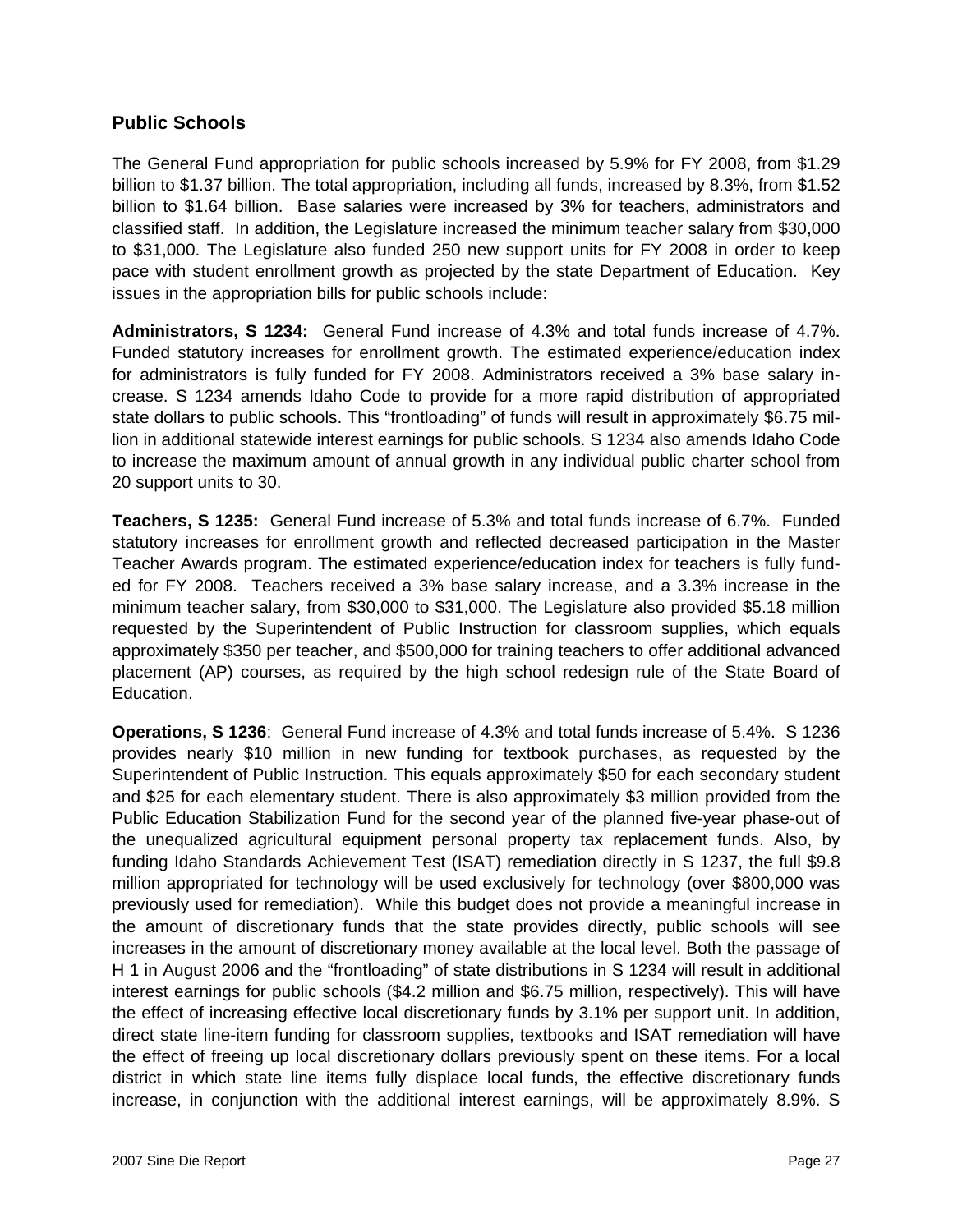1236 also amends Idaho Code to provide for a more regular, predictable process and standards for school districts seeking waivers from application of the cap on pupil transportation costs, and provides \$100,000 in one-time money to study challenges facing rural schools.

**Children's Programs, S 1237:** General Fund increase of 45% and total funds increase of 25.9%. In addition to statutory funding increases for Border Contracts, Exceptional Contracts/Tuition Equivalencies, and the Marian Pritchett program, S 1237 increases dedicated funds for Safe & Drug-Free Schools, from \$5.5 million to \$7.0 million, to make up for a reduction in federal funds. It also amends Idaho Code to provide for a funding formula for the Idaho Digital Learning Academy (IDLA). Prior to this, IDLA was funded by JFAC on an ad hoc earmark basis. It is estimated that this funding formula will provide IDLA with \$2.8 million in FY 2008, which is the amount provided in S 1237. S 1237 also charges IDLA with helping to meet two of the requirements of the State Board of Education's high school redesign rule, by providing additional advanced placement (AP) and dual college credit courses. There is also a new appropriation of \$5 million to help provide remedial instruction for students who fail to achieve proficiency in the ISAT, contingent on one dollar in local funds being pledged for every two dollars in state funds provided, and \$350,000 in one-time money to develop a Math Initiative, along similar lines as the Idaho Reading Initiative (IRI).

**Facilities, S 1238:** General Fund increase of 123.6% and total funds increase of 43.6%. S 1238 appropriates \$11.2 million for bond levy equalization. For the first time, the full cost of the bond levy equalization program is being paid by a General Fund appropriation, which will allow the public schools' full share of state lottery proceeds to go towards school building maintenance. As a result of this, and in conjunction with increasing lottery distributions and a carryover balance in lottery funds, schools will receive a record \$19.1 million in lottery proceeds in FY 2008, an increase of 78% over the amount appropriated in FY 2007. This surge in lottery distributions has actually reduced the amount of additional money that the state must supply to meet its school facilities maintenance match formula obligations, from \$5.65 million to \$2.3 million. S 1238 also amends Idaho Code to provide for a 1.81% inflationary adjustment in the replacement value of school buildings, under the school facilities maintenance match formula, and to allow for Bond Levy Equalization payments to be made on school district refinancing bonds, if the bond being refinanced was passed after September 15, 2002.

### **College and Universities**

The FY 2008 appropriation for the four institutions in the state's college and universities system reflects a 5.8% increase over the FY 2007 original appropriation. The appropriation provides funding for replacement items, statewide cost allocation, and a 5% change in employee compensation. Four line items were included in this budget:

**New Programs**: Four and a half full-time equivalent positions (FTPs) and \$299,000 for one faculty position for Idaho State University's Boise Fast Track nursing program, and three nursing faculty positions and a half-time position for Lewis-Clark State College.

**Occupancy Costs**: \$103,900 for occupancy costs for Boise State University's new Interactive Learning Center, and \$200,000 for occupancy costs for Idaho State University's new Rendezvous Center.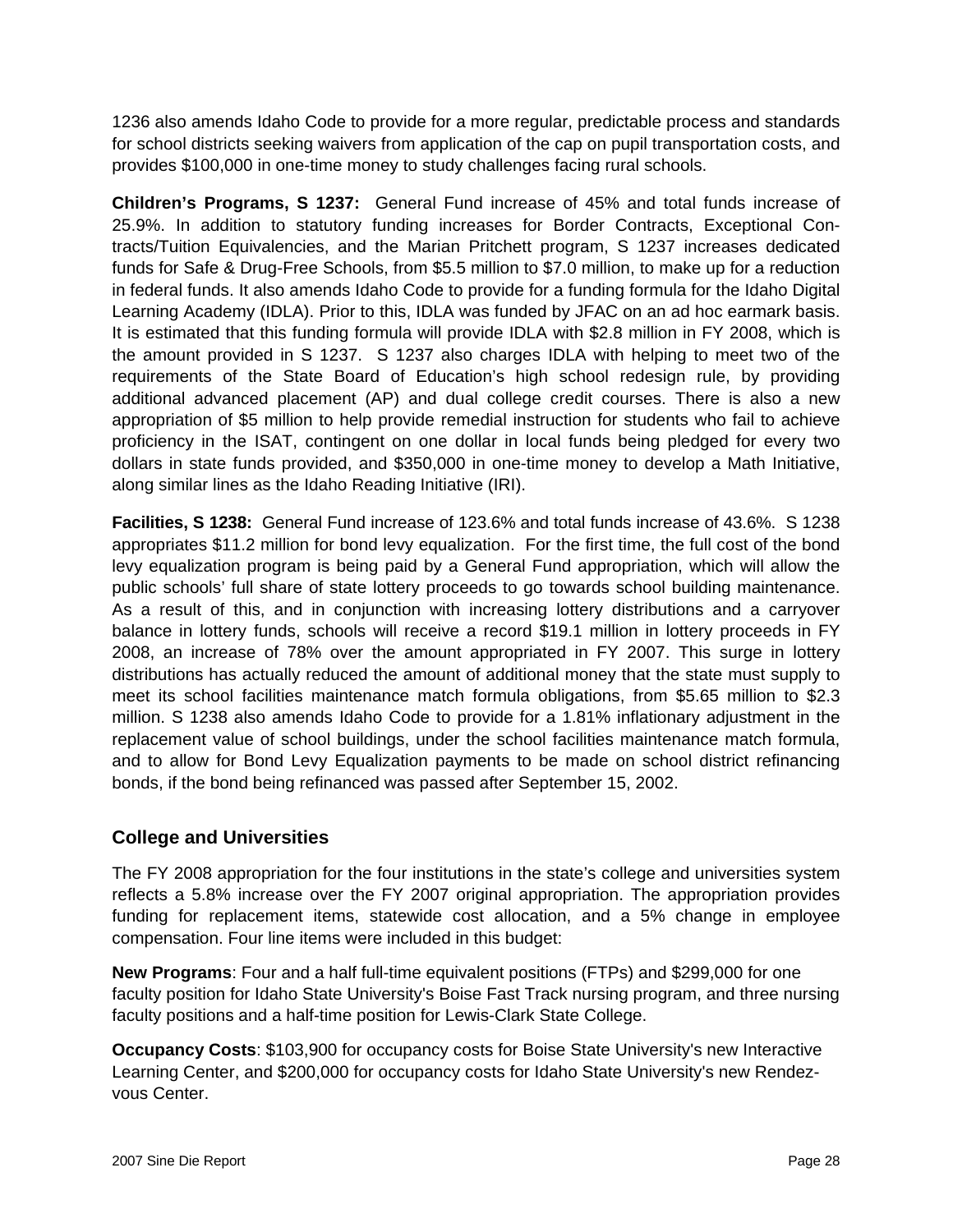**Nursing Initiative**: \$165,000 in one-time funding for the purchase of simulation mannequins (\$55,000 each) for Boise State University, Idaho State University and Lewis-Clark State College. Simulation mannequins are advanced, portable patient simulators. Their realistic anatomy and clinical functionality provide simulation-based education to test students' clinical and decision-making skills during realistic patient care scenarios.

**Research Grants**: \$1,560,000 in one-time funding for competitive research grants for projects specifically aimed at economic development. These grants will be awarded by the Higher Education Research Council (HERC).

### **Community Colleges**

The FY 2008 appropriation for the state's two community colleges reflects a 6.6% increase over the FY 2007 original appropriation. The appropriation provides funding for replacement items, a 5% change in employee compensation, and enrollment workload adjustment. Two line items were included in this budget:

**Nursing Program Expansion**: \$241,000 to College of Southern Idaho for two full-time and two part-time registered nursing instructors and a health career advisor position, and \$60,000 for North Idaho College to increase the number of adjunct clinical faculty and to lease an outreach center clinical site in Sandpoint.

**Workforce Development**: \$56,600 to College of Southern Idaho for a workforce development coordinator and \$85,000 to North Idaho College for on-site workforce instructor training.

### **Department of Correction**

The General Fund appropriation for the Department of Correction increased from \$143.6 million in fiscal year 2007 to \$164.8 million in fiscal year 2008. This level of funding represents an increase of \$21.2 million or 14.7 percent over the fiscal year 2007 original appropriation.

The appropriation includes the base amount of \$163,655,900, plus \$2,006,400 in inflationary adjustments for the medical services contract (\$1,177,000), the private prison contract (\$678.800), and increased rent costs for Community Supervision and Community Work Centers (\$150,600).

Also included in the maintenance level funding is \$2,197,100 for replacement items; \$115,200 for changes in the statewide cost allocation plan for attorney general, state controller, state treasurer, and risk management fees; and \$6,372,700 in annualizations. Annualizations include \$2,508,600 for the Correctional Alternative Placement Program, \$1,507,000 for the 242-bed expansion at the privately operated state prison, \$1,253,600 for changes made in the medical services contract, \$905,500 for county and out-of-state placements, and \$198,000 for supplementals. In addition, \$3,313,000 was provided for a 5% change in employee compensation.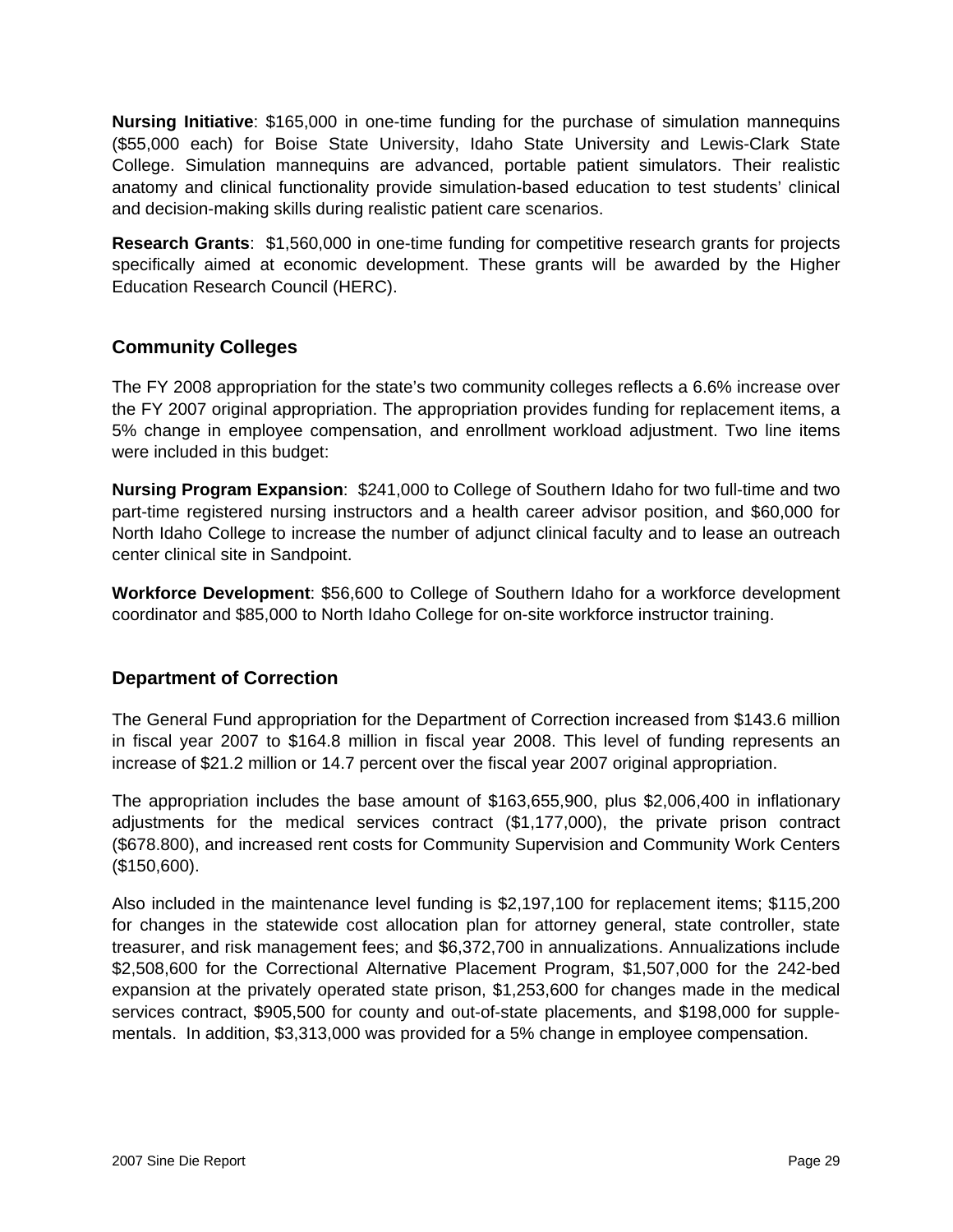Several line items were also adopted in this budget, including:

- **P** \$1,025,400 and seven positions were included to implement the web-based Correctional Integrated System (CIS)
- **P** \$721,200 and 12 positions to make the North Idaho Correctional Institution at Cottonwood a full treatment facility.
- **P** \$168,800 was shifted from federal funds to the General Fund for continued support of residential substance abuse treatment at the South Idaho Correctional Institution in Boise and at the Idaho Correctional Institution in Orofino.
- P \$467,600 for seven probation and parole officers, one per district, and \$879,600 and 19 new positions to enhance mental health treatment services in the prison system.
- P \$406,500 to construct a 2,000 square foot stand-alone facility to provide the programming space needed for offenders housed at the South Boise Women's Correctional Center.
- **P** \$449,000 in federal spending authority to implement the Statewide Automatic Victim Information and Notification program.
- **P** \$270,600 in dedicated spending authority to add four probation and parole officers to monitor offenders being diverted to drug and mental health courts, and \$160,000 for two probation and parole staff to monitor offenders being diverted from prison to local community-based services, pursuant to S 1143.
- **P** General Fund carryover authority was granted to replace a loss of federal funding for the Maintaining Dignity in Idaho Jails Grant, to conduct a criminal justice study, and to cover one-time expenses related to moving offenders diagnosed with acute mental health disorders from the maximum security prison to Unit 16 at the Idaho State Correctional Institution.

#### **Department of Commerce and Department of Labor**

**H 222** separates the Department of Commerce and Labor into two separate agencies—the Department of Commerce and the Department of Labor.

**H 330**, in part, transfers \$60 million from the General Fund to the Economic Recovery Reserve Fund at the beginning of fiscal year 2008. The bill appropriates \$15 million of the \$60 million transferred on a contingency basis for a six-month period before the Legislature returns for the 2008 session.

**S 335** provides \$180,000 from the General Fund and two positions to the Department of Labor to implement the provisions of H 155aa, which establishes the Nursing Workforce Advisory Council and the Nursing Workforce Center to study the state's nursing needs.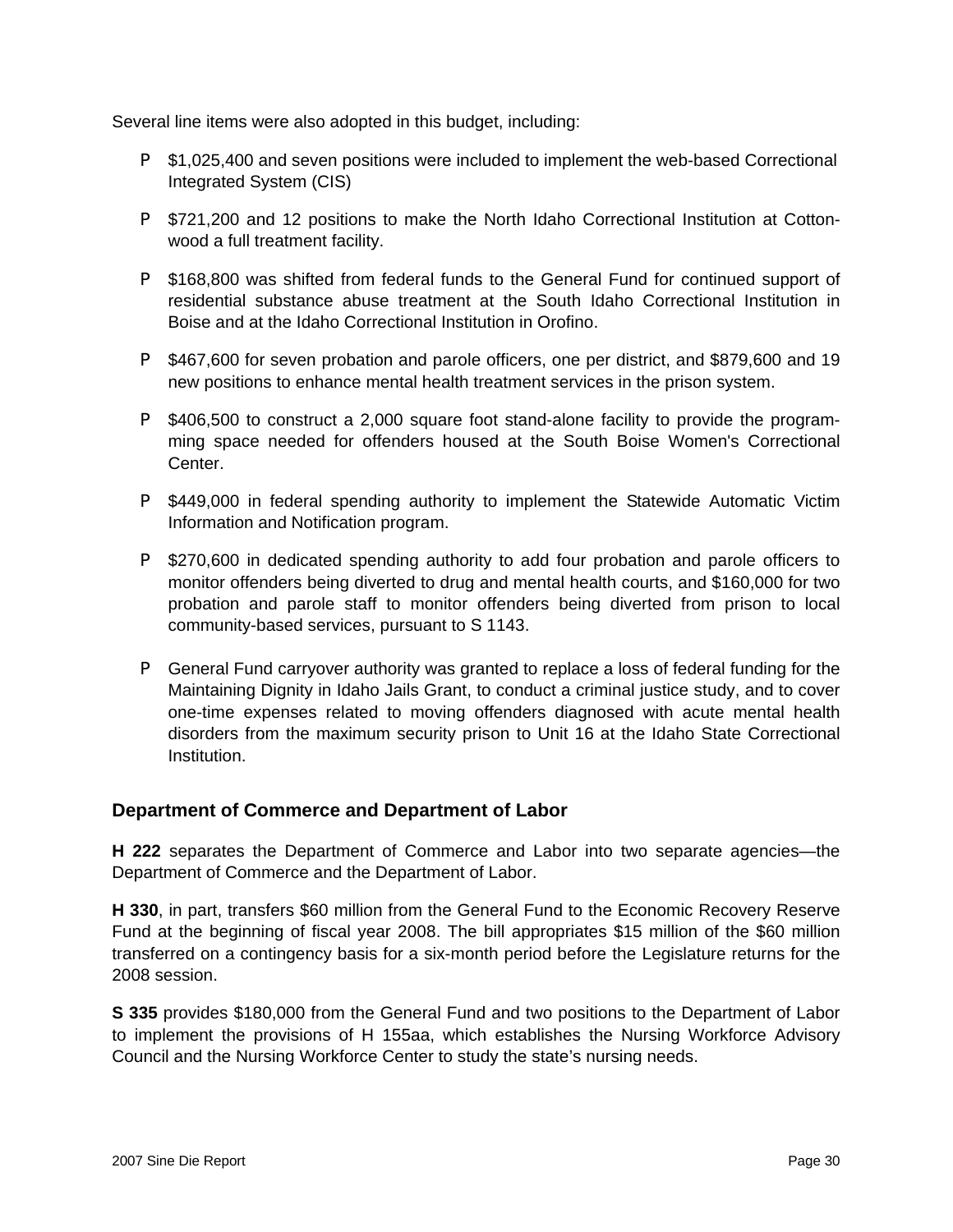### **Transportation Department**

The Idaho Transportation Department's (ITD) fiscal year 2008 budget includes three line-item additions: \$591,600 in primarily federal funds, reflecting increases stemming from reauthorization of the federal Transportation Act for public transportation grants; \$1,765,000 in dedicated funds to complete construction of a new District Four facility in Shoshone; and a shift of \$3,500,000 from replacement items to contract construction and right-of-way acquisition.

**H 336** provides bonding authority for the issuance of Grant Anticipation Revenue Vehicle (GARVEE) bonds to finance up to \$250 million for six highway transportation projects. The bill allocates a range of expenditures for each project, as indicated below:

- P U.S. Highway 95, Garwood to Sagle, Kootenai and Bonner Counties \$23,000,000 to \$77,097,000
- P U.S. Highway 95, Worley North, Kootenai County \$11,168,000 to \$12,000,000
- **P** Interstate Highway 84 to Emmett  $-$  \$4,326,000 to \$17,000,000
- P Interstate Highway 84, Caldwell to Meridian \$58,120,000 to \$126,000,000
- P Interstate Highway 84, Orchard to Isaacs Canyon \$28,000,000 to \$30,019,000
- P U.S. Highway 30, McCammon to Soda Springs \$38,387,000 to \$40,000,000

The bill includes language allowing ITD to adjust the allocated amounts among the six listed projects when necessary due to unanticipated circumstances. The bill also provides that all allocations of GARVEE bond proceeds on and after July 1, 2008, shall be the sole responsibility and duty of the Idaho Transportation Board.

### **Permanent Building Fund Projects**

**H 325** approves a one-time transfer of \$98,363,600 from the General Fund into the Permanent Building Fund, providing resources to more aggressively address repairs and maintenance of state-owned facilities and for various other capital projects. The Legislature appropriated a total of \$137,974,000 from the Permanent Building Fund, \$69,558,900 for repair and maintenance projects and \$68,415,100 for the following 12 capital projects:

- **P** \$12,019,500 for a secure facility to house the operations of the Idaho State Police in Coeur d'Alene. This facility will help consolidate and co-locate existing ISP programs that are currently scattered in separate facilities several miles distant from one another.
- **P** \$750,000 for a renovation of the Idaho Falls Armory.
- **P** \$770,000 for an addition to the Pocatello office of the Department of Fish and Game.
- **P** \$1,000,000 for a new laundry facility for the Department of Correction at the South Idaho Correctional Institution. The new facility is necessary to meet current capacity needs and will provide improved security.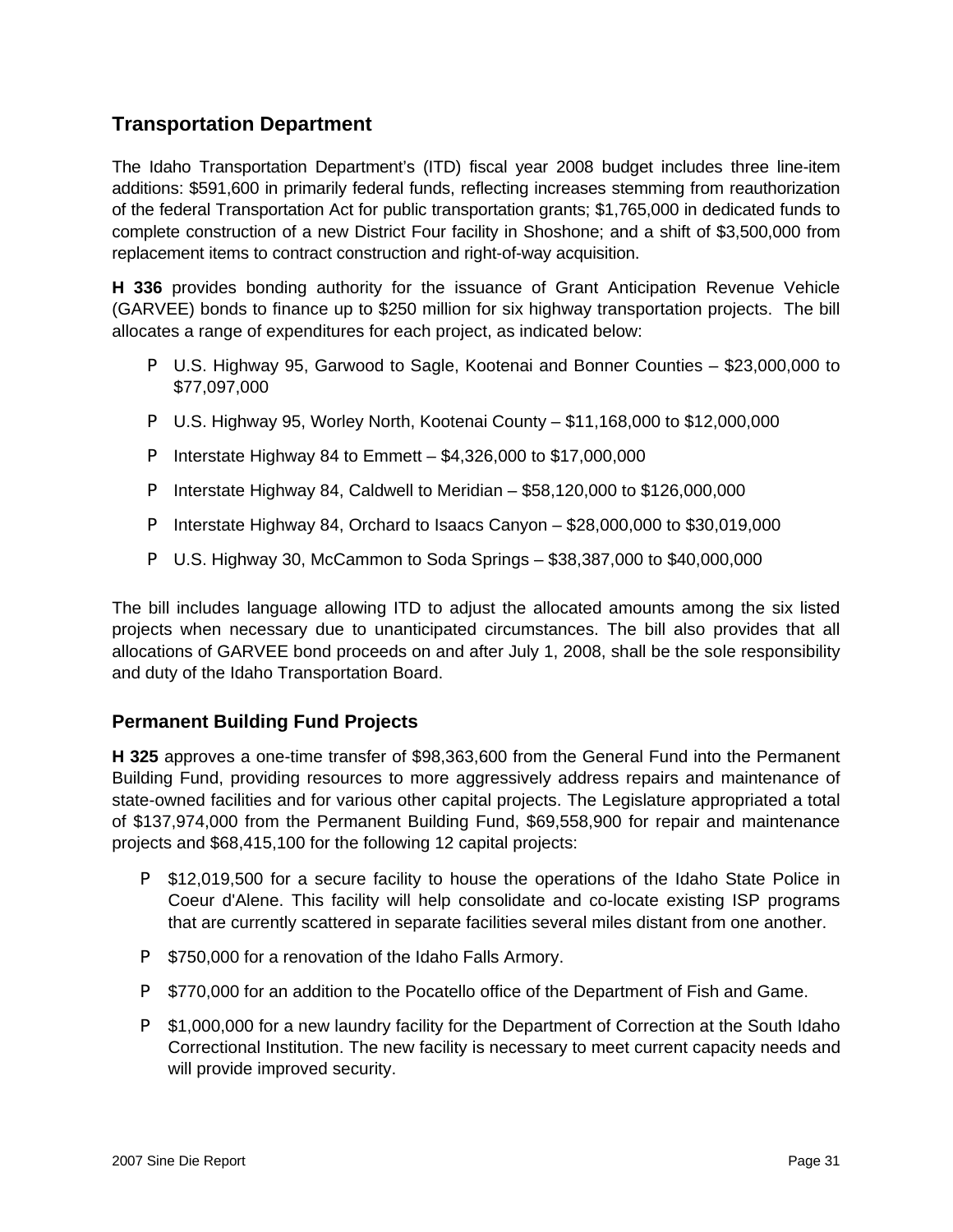- **P** \$1,414,000 for the Department of Health and Welfare for the renovation of the Utility/ Storage Building at State Hospital South.
- P \$10,000,000 for the University of Idaho for a new dairy research facility—the Center for Livestock and Environmental Studies (CLES). This bill includes intent language that this appropriation is contingent upon Congress amending the Morrill Act allowing the sale or exchange of Agricultural College Endowment Lands. Intent language also states that upon amendment of the Morrill Act, the University is required to seek final authorization and approval to move forward with the construction of CLES from the State Board of Education, the University's Board of Regents, and the Joint Finance-Appropriations Committee.
- P \$37,111,600 for two health sciences-related facilities:
	- R \$16,000,000 for Lewis-Clark State College for a new Health Sciences Building. This facility of approximately 50,000 square feet will be comprised of laboratory and specialized classroom space as well as faculty offices, conference rooms, and generaluse classrooms.
	- R \$21,111,600 for a new Health Sciences and Human Services Building at the College of Southern Idaho. This facility will provide approximately 67,000 square feet for classroom, specialized health science labs, conference rooms, offices and faculty.
- **P** \$900,000 to complete the Biological Safety Level 3 laboratory in Boise. This appropriation will be combined with federal funds to complete the laboratory.
- **P** \$3,000,000 for the Department of Correction to begin planning for new facilities related to the security medical program.
- **P** \$150,000 to expand the experimental fish rearing capacity for the University of Idaho's Hagerman Fish Culture Experiment Station.
- **P** \$1,300,000 to complete the 300-bed pod at the Idaho Correctional Center.

### **Department of Administration**

**H 327** authorizes the FY 2008 transfer of \$2,440,000 in dedicated funds and 23 positions from the Public Safety Communications Program to the Military Division. This trailer appropriation bill is in response to H 305, which authorizes the transfer of the Public Communications Program and the Emergency Communications Commission from the department to the Military Division.

#### **Department of Parks and Recreation**

**S 1212** provides \$43,763,900 for the FY 2008 budget for the Department of Parks and Recreation and the Lava Hot Springs Foundation. Highlights of the bill include \$7,596,500 for replacement items and general capital improvements at parks across the state. The bill also includes \$3 million to obtain a bridge at Eagle Island State Park. The bridge will permit a new entrance into the park and will accommodate heavy equipment related to gravel extraction and park development. The bill includes funding of approximately \$2.9 million for the purchase of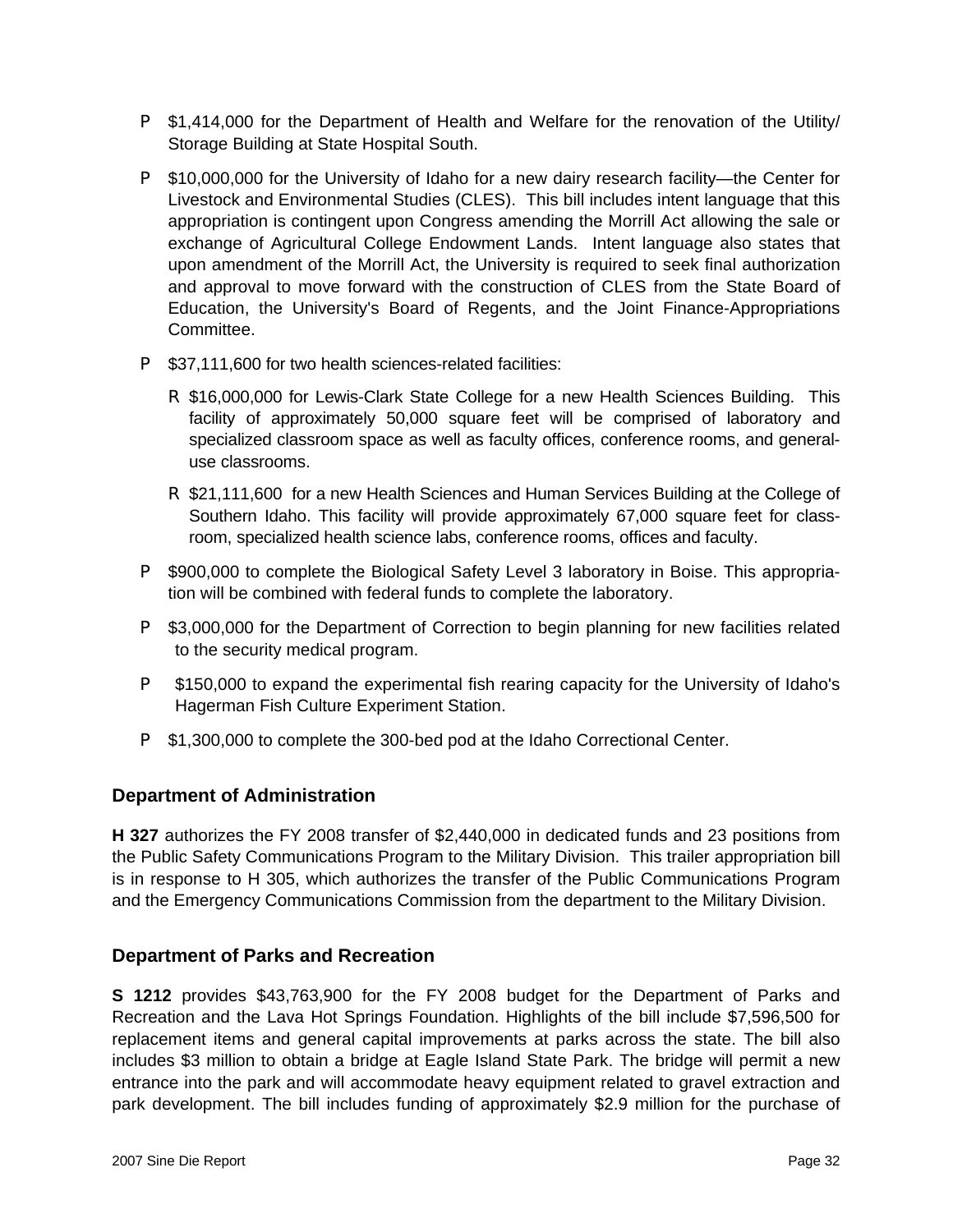land along the Snake River for a new state park in eastern Idaho. However, the governor used a line-item veto to eliminate part of the funding for that purchase and thereby effectively stopped the land purchase.

### **Department of Agriculture – Pest Issues**

**S 1207** provides \$41,774,100 for the FY 2008 budget of the Department of Agriculture. The budget provides \$100,000 for a nematologist to deal with the potato cyst nematode problem in eastern Idaho and potentially statewide. It includes \$4 million one-time funding for the next round of treatments for the Eurasian Watermilfoil statewide. The budget also includes additions for an agricultural investigator, animal control districts, Ag in the Classroom, and funding for two pickups for the confined animal feeding operation investigators added last year. Finally, the budget provides \$5 million for a noxious weed initiative to be spent over a two-year period, \$1 million of which is ongoing and remains in the base.

**S 1168** provides \$200,000 in additional FY 2007 spending authority from the Quality Assurance Laboratory Services Fund. This supplemental appropriation allows the laboratory to spend revenues generated through a contract for services with the U.S. Department of Agriculture for soil tests performed by the lab to determine the presence of the Potato Cyst Nematode (PCN).

**S 1034** transfers \$124,400 from the General Fund to the Pest Control Deficiency Fund in FY 2007 to reimburse actual expenditures as follow: \$17,000 for gypsy moth survey, \$103,600 for exotic pest survey, and \$3,800 for unreimbursed costs of potato cyst nematode survey.

### **Department of Water Resources – Water Issues**

**S 1205** provides \$25,538,600 for the ongoing operations of the Department of Water Resources. It includes the transfer of 11 positions and \$732,900 from the Snake River Adjudication program to the Water Management program, and it removes two positions in the Energy Division due to the elimination of federal funding by the U.S. Department of Energy. It provides for 2,177 square feet of additional lease space at the Water Center for future growth. The bill provides a lump-sum appropriation for the Northern Idaho Adjudication and includes legislative intent that work on the Northern Idaho Adjudication be limited to the Rathdrum Prairie and cross-border issues for fiscal year 2008. This language will not stop the commencement of the adjudication of the Coeur d'Alene–Spokane River Basin, but will reinforce the Legislature's desire to support plans of the Department of Water Resources to focus on the lower sub-basin this first year.

**H 316** transfers \$690,000 from the General Fund to the Idaho Economic Development Biofuel Infrastructure Matching Grant Fund. This is a trailer bill to H 150 to provide first-year funding for the 50/50 matching grant program for Idaho retail fuel dealers who choose to invest in qualified fueling infrastructure projects dedicated to providing biofuels to their customers. The program is housed in the Division of Energy in the Department of Water Resources.

**H 317** provides \$557,000 one-time from the General Fund to the Department of Water Resources for the purpose of administering water rights from sources hydraulically connected to the Eastern Snake River Plain Aquifer. This is a trailer bill to H 241, which amends the statute relating to who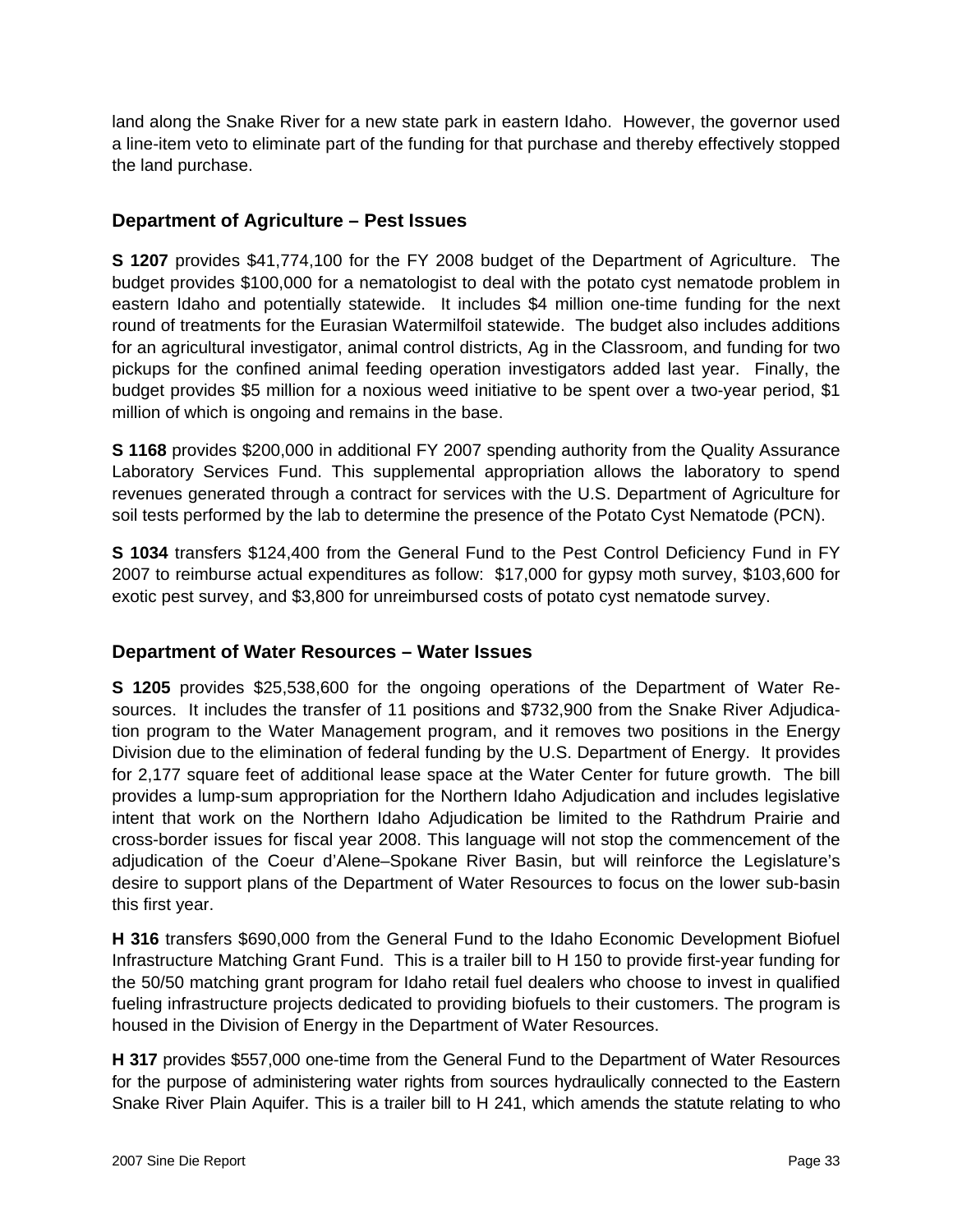will pay for updating the groundwater model, updating the surface water modeling tool, updating accounting for water rights, and for monitoring conditions of the Eastern Snake Plain Aquifer. This appropriation is for the full amount of the estimated fiscal year 2008 costs, which will give the Department of Water Resources and the water users a one-year window of opportunity to refine the apportionment of costs between the surface water diversions and the groundwater diversions.

**H 320** transfers \$638,000 from the General Fund and \$212,000 in dedicated funds for a total of \$850,000 to the Water Board's Water Management Fund. This is a trailer bill to HCR 28, which recommends approval of funding for technical studies, facilitation services, and interim measures as described in the Eastern Snake River Comprehensive Aquifer Management Plan Framework. The source of the dedicated funds is the remainder of \$300,000 appropriated in 2004 to develop and implement a long-term aquifer management plan. The Water Management Fund is continuously appropriated to the Water Board so appropriations do not lapse. Interest on unspent balances accrues to the General Fund.

### **Millennium Fund**

The Joint Millennium Fund Committee recommended that nine projects be funded with the annual distribution from the tobacco settlement moneys for fiscal year 2008. In **S 1210**, the Joint Finance-Appropriations Committee and the Legislature supported the recommendation with the distribution of \$2,533,600 on a one-time basis as follows:

- **P** \$500,000 to the Public Health Districts to provide prevention and smoking cessation services to all Idaho citizens, with primary emphasis on youth and pregnant women.
- **P** \$500,000 to the Physical Health Services Program in the Department of Health and Welfare for targeted tobacco counter-marketing programs.
- **P** \$420,000 to the Idaho Supreme Court for youth courts and the status offender services program.
- **P** \$94,000 to Idaho State Police to offset the cost of youth tobacco investigations.
- **P** \$300,000 to the State Board of Education for a study to determine the need and feasibility of increased medical education opportunities in Idaho.
- **P** \$416,700 to Family Medical Residency Programs to expand family practice residency in Idaho.
- **P** \$82,100 to the American Lung Association for a tobacco control intervention program targeting primary and secondary school students.
- **P** \$73,300 to the Boys and Girls Clubs of Idaho for the Positive Action Program, which teaches positive behaviors to school age children and teenagers.
- **P** \$147,100 to Idaho Drug Free Youth for the ParenTeen PowerLines program, a statewide parent and teen tobacco, drug and alcohol-use prevention and education program.